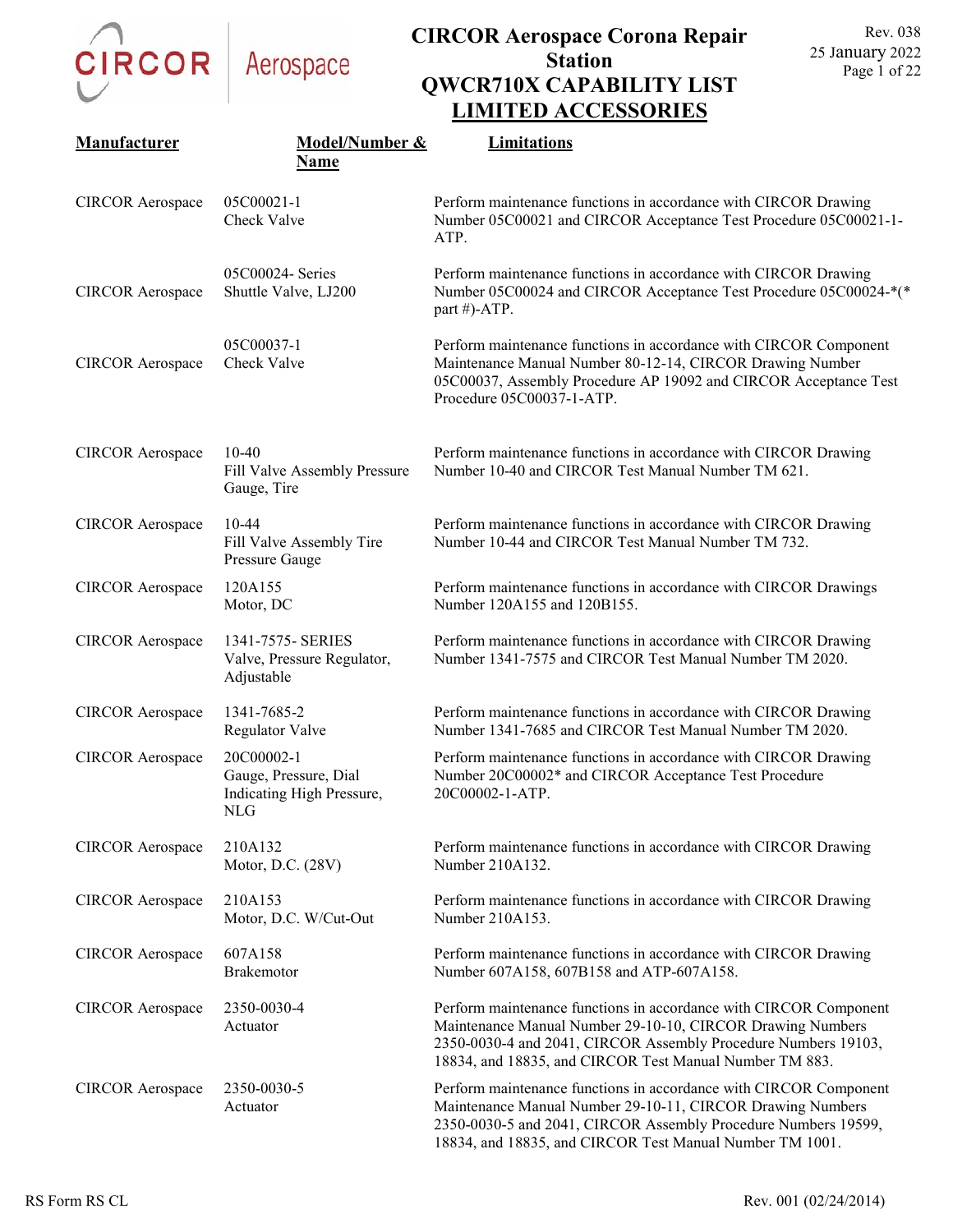

|                         |                                                                            | LIMITED ACCESSONIES                                                                                                                                                                                                                               |
|-------------------------|----------------------------------------------------------------------------|---------------------------------------------------------------------------------------------------------------------------------------------------------------------------------------------------------------------------------------------------|
| Manufacturer            | Model/Number &                                                             | Limitations                                                                                                                                                                                                                                       |
|                         | <b>Name</b>                                                                |                                                                                                                                                                                                                                                   |
| <b>CIRCOR</b> Aerospace | 2350-0082<br>Actuator                                                      | Perform maintenance functions in accordance with CIRCOR Component<br>Maintenance Manual Number 29-11-031, CIRCOR Drawing Numbers<br>2350-0082 and 18965-1, and CIRCOR Test Manual Number TM 1306.                                                 |
| <b>CIRCOR</b> Aerospace | 200-SERIES<br>Check Valve                                                  | Perform maintenance functions in accordance with CIRCOR Drawing<br>Numbers 200-*** AB (*** use actual fitting size and type), 200-X** OD (**<br>use actual fitting type), and CIRCOR Test Manual Number TM 1.                                     |
| <b>CIRCOR</b> Aerospace | 25C00002-SERIES<br>Water Drain Valve                                       | Perform maintenance functions in accordance with CIRCOR Drawing<br>Number 25C00002-Series, and CIRCOR Assembly Test Procedure Number<br>25C0000C-1-ATP.                                                                                           |
| <b>CIRCOR</b> Aerospace | 2600 Series<br>Check Valve                                                 | Perform maintenance functions in accordance with CIRCOR Drawing<br>Numbers 2600-***, CIRCOR Assembly Information Number 19003, and<br>CIRCOR Test Manual Number TM 1.                                                                             |
| <b>CIRCOR</b> Aerospace | 2632A-8TT<br>Check Valve                                                   | Perform maintenance functions in accordance with CIRCOR Drawing<br>Number 2600-8TT AB, 2600-XTT OD, CIRCOR Assembly Procedure<br>Number 19003, and CIRCOR Test Manual Number TM 1.                                                                |
| <b>CIRCOR</b> Aerospace | 2990-9210-1<br>Regulator, Pressure                                         | Perform maintenance functions in accordance with CIRCOR Drawing<br>Number 2990-9210-1, and CIRCOR Acceptance Test Procedure ATP 2990-<br>$9210-1.$                                                                                                |
| <b>CIRCOR</b> Aerospace | 2990-9256<br>Valve, Pressure Regulating,<br>Oxygen System MIL-V-<br>18318B | Perform maintenance functions in accordance with CIRCOR Drawing<br>Number 2990-9256 and TM 2990-9256.                                                                                                                                             |
| <b>CIRCOR</b> Aerospace | 30C00001-Series<br>Bypass Valve Door.                                      | Perform maintenance functions in accordance with CIRCOR Drawing<br>Numbers 30C00001, 30C00001-BOM, CIRCOR Standard Work Instructions<br>30C00001-X-SWA, and CIRCOR Acceptance Test Procedure 30C00001-X-<br>ATP.                                  |
| <b>CIRCOR</b> Aerospace | 30C00004-2<br>Sampling Bleed Valve                                         | Perform maintenance functions in accordance with CIRCOR Drawing<br>Numbers 30C00004, and CIRCOR Acceptance Test Procedure 30C00004-X-<br>ATP.                                                                                                     |
| <b>CIRCOR</b> Aerospace | 35C00010-1<br>Shutoff Valve M.O. Gate                                      | Perform maintenance functions in accordance with CIRCOR Drawing<br>Numbers 35C00010-1, 35C00010-804-1, 75C00005-502, 75C00005 and<br>CIRCOR Acceptance Test Procedure 35C00010-1-ATP.                                                             |
| <b>CIRCOR</b> Aerospace | 35C00013-1<br>Valve, Firewall Shutoff,<br>Hydraulic, 0.75 Inch Dia.        | Perform maintenance functions in accordance with CIRCOR Drawing<br>Numbers 35C00013-1, CIRCOR Standard Work Instructions 35C00013-1-<br>SWA, Component Maintenance Manual Number 29-10-20 and CIRCOR<br>Acceptance Test Procedure 35C00013-1-ATP. |
| <b>CIRCOR</b> Aerospace | $420(44)$ A-6BBB<br><b>Shuttle Valve</b>                                   | Perform maintenance functions in accordance with CIRCOR Component<br>Maintenance Manual Number 36-10-01, CIRCOR Drawing Numbers 400-<br>6BBB AB, and 400-XBBB, Tech Data Drawing 2116, and Tech Data<br>Drawing 2084.                             |
| <b>CIRCOR</b> Aerospace | 500 Series<br>Relief Valve                                                 | Perform maintenance functions in accordance with CIRCOR Drawing<br>Numbers 500-**, 2059, and CIRCOR Assembly Procedure Number 19006,<br>and CIRCOR Test Manual Number TM 3.                                                                       |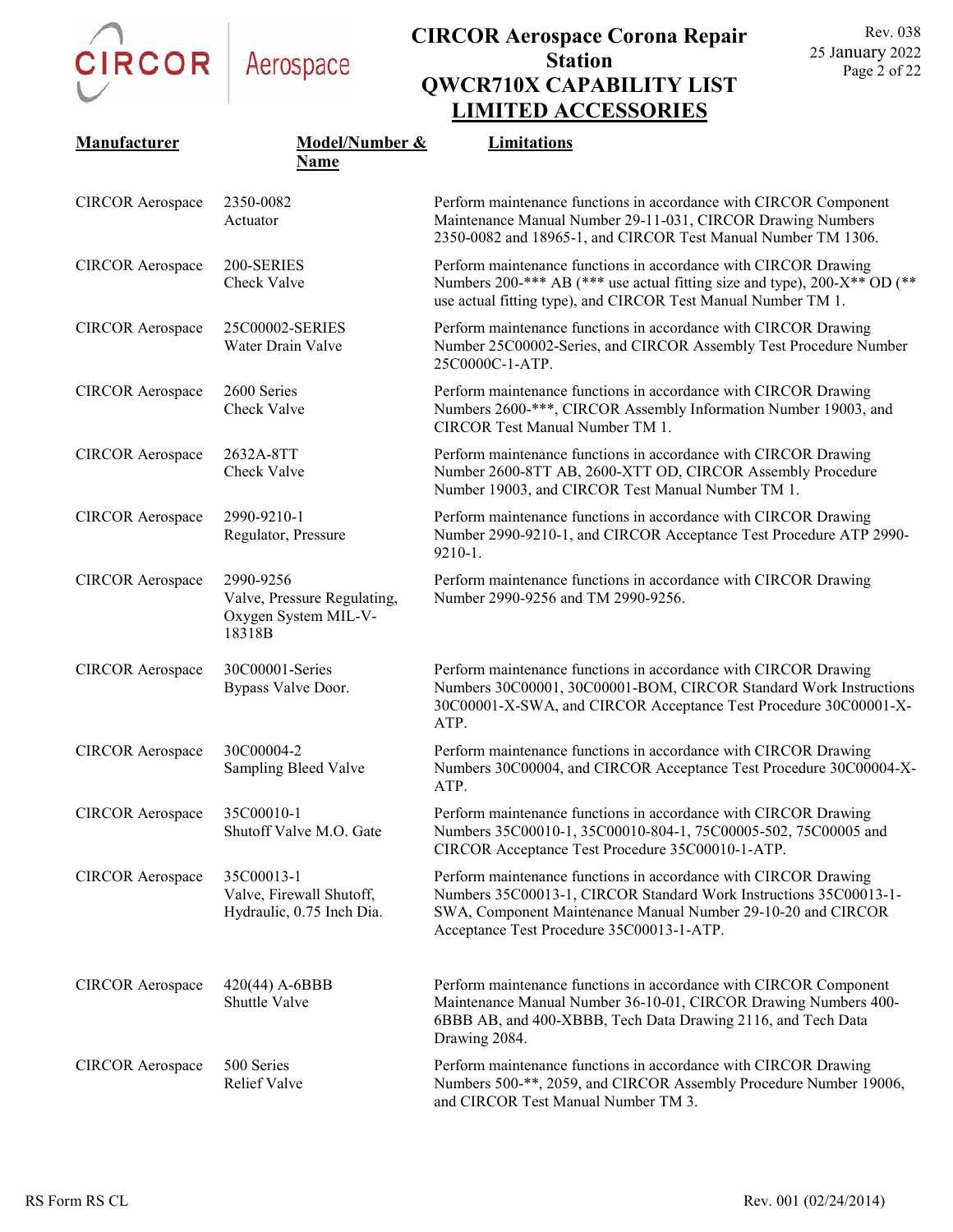

| Manufacturer            | Model/Number &                                        | Limitations                                                                                                                                                                                                          |
|-------------------------|-------------------------------------------------------|----------------------------------------------------------------------------------------------------------------------------------------------------------------------------------------------------------------------|
|                         | <b>Name</b>                                           |                                                                                                                                                                                                                      |
| <b>CIRCOR Aerospace</b> | 5100-Series<br><b>Relief Valve</b>                    | Perform maintenance functions in accordance with CIRCOR Drawing<br>Number 5100-** * AB, and 5100-X** OD, CIRCOR Assembly Procedure<br>Number 19007, and CIRCOR Test Manual Number TM 3.                              |
| <b>CIRCOR</b> Aerospace | 562A-4DJ-45<br><b>Relief Valve</b>                    | Perform maintenance functions in accordance with CIRCOR Drawing<br>Numbers 500-4DJ, 2058, and 2059, CIRCOR Assembly Procedure Number<br>19006, and CIRCOR Test Manual Number 3.                                      |
| <b>CIRCOR</b> Aerospace | 562A-6D Series<br><b>Relief Valve</b>                 | Perform maintenance functions in accordance with CIRCOR Drawing<br>Numbers 500-6D, 2058, and 2059, CIRCOR Assembly Procedure Number<br>19006, and CIRCOR Test Manual Number 3.                                       |
| <b>CIRCOR</b> Aerospace | 562T-4DB-25<br><b>Relief Valve</b>                    | Perform maintenance functions in accordance with CIRCOR Drawing<br>Numbers 500-4DB, 2058, and 2059, CIRCOR Assembly Procedure Number<br>19006, and CIRCOR Test Manual Number 3.                                      |
| <b>CIRCOR</b> Aerospace | 6000 Series<br>Solenoid Valve                         | Perform maintenance functions in accordance with CIRCOR Drawing<br>Numbers 6000 through 6600, CIRCOR Assembly Procedure Number 19245,<br>and CIRCOR Test Manual Numbers 1820 and 1821.                               |
| <b>CIRCOR Aerospace</b> | 65C00003-Series<br>Main LG Door Actuator,<br>A350 LGS | Perform maintenance functions in accordance with CIRCOR Drawing<br>Numbers 65C00003, 65C00003-BOM, CIRCOR 65C00003-X-SWA, and<br>CIRCOR 65C00003-X-ATP.                                                              |
| <b>CIRCOR</b> Aerospace | 65C00004-Series<br>Nose LG Door Actuator, A350<br>LGS | Perform maintenance functions in accordance with CIRCOR Drawing<br>Numbers 65C00004, 65C00004-BOM, CIRCOR 65C00004-X-SWA, and<br>CIRCOR 65C00004-X-ATP.                                                              |
| <b>CIRCOR</b> Aerospace | 65C00005-2<br><b>Entry Door Dampener</b>              | Perform maintenance functions in accordance with CIRCOR Drawing<br>Number 65C00005 and CIRCOR Test Manual Number TM 2106.                                                                                            |
| <b>CIRCOR</b> Aerospace | 70C00001-Series<br>Vent Valve, A350 LGERS             | Perform maintenance functions in accordance with CIRCOR Drawing<br>Number 70C00001, 70C00001-BOM, CIRCOR Standard Work Instructions-<br>ASSEMBLY 70C00001-X-SWA, CIRCOR Acceptance Test Procedure<br>70C00001-X-ATP. |
| <b>CIRCOR Aerospace</b> | 75C00004-1<br>Electrical-Mechanical<br>Actuator       | Perform maintenance functions in accordance with CIRCOR Drawing<br>Number 75C00004, CIRCOR Standard Work Instructions-ASSEMBLY<br>75C00004-1-SWA, CIRCOR Acceptance Test Procedure 75C00004-1-ATP.                   |
| <b>CIRCOR</b> Aerospace | 75C00004-2<br>Electrical-Mechanical<br>Actuator       | Perform maintenance functions in accordance with CIRCOR Drawing<br>Number 75C00004, CIRCOR Standard Work Instructions-ASSEMBLY<br>75C00004-2-SWA, CIRCOR Acceptance Test Procedure 75C00004-2-ATP.                   |
| <b>CIRCOR</b> Aerospace | 800-Series<br>Check Valve                             | Perform maintenance functions in accordance with CIRCOR Drawing<br>Numbers 800-*** AB, 800-*** OD, CIRCOR Assembly Procedure Number<br>AP19021, and CIRCOR Test Manual Number TM 1.                                  |
| <b>CIRCOR Aerospace</b> | 8800-Series<br>Check Valve                            | Perform maintenance functions in accordance with CIRCOR Drawing<br>Numbers 8800-*** AB, 8800-*** OD, CIRCOR Assembly Procedure<br>Number 2095, 2064, 2014, and CIRCOR Test Manual Number TM 1.                       |
| <b>CIRCOR</b> Aerospace | 9200B-Series<br>Shutoff Valve                         | Perform maintenance functions in accordance with CIRCOR Drawing<br>Numbers 9200-Series and CIRCOR Test Manual Number TM 11.                                                                                          |
| <b>CIRCOR Aerospace</b> | A31592<br>Body                                        | Perform maintenance functions in accordance with CIRCOR Drawing<br>Numbers A31592 and P39-401 and CIRCOR Assembly Procedure Number<br>AP19160.                                                                       |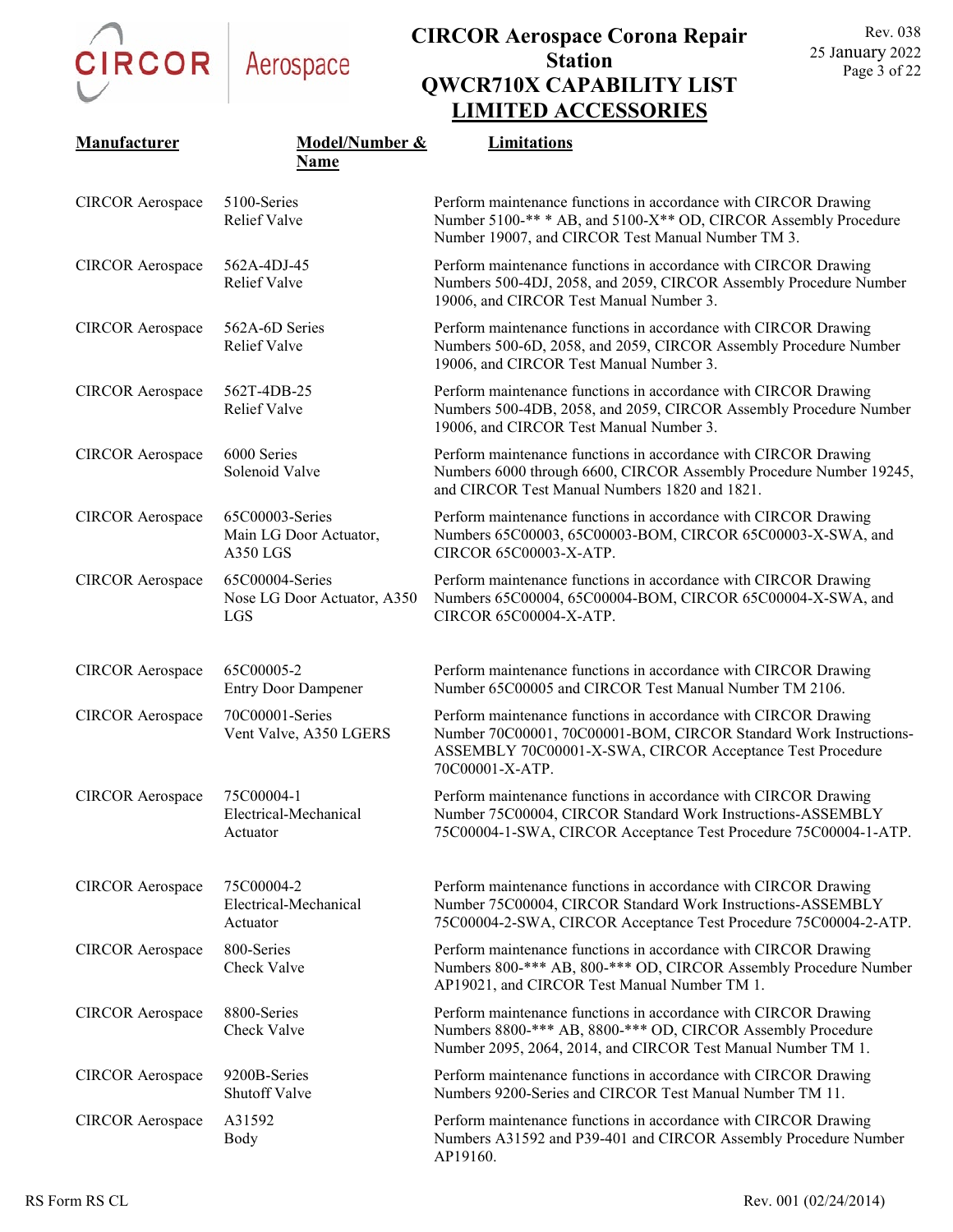

| Manufacturer            | Model/Number &                                   | Limitations                                                                                                                                                          |
|-------------------------|--------------------------------------------------|----------------------------------------------------------------------------------------------------------------------------------------------------------------------|
|                         | Name                                             |                                                                                                                                                                      |
| <b>CIRCOR</b> Aerospace | CV02-55<br>Check Valve                           | Perform maintenance functions in accordance with CIRCOR Drawing<br>Number CV02-55 and CIRCOR Test Manual Number 1.                                                   |
| <b>CIRCOR Aerospace</b> | CV02-83<br>Check Valve, Fuel,<br>Gas, and Liquid | Perform maintenance functions in accordance with CIRCOR Drawing<br>Number CV02-83, 2063, and CIRCOR Test Manual Number 1203.                                         |
| <b>CIRCOR Aerospace</b> | $CV02-95$<br><b>Check Valve</b>                  | Perform maintenance functions in accordance with CIRCOR Drawing<br>Number CV02-95, CV02-95 PL, and CIRCOR Test Manual Number 1.                                      |
| <b>CIRCOR</b> Aerospace | CV020T3E3<br>Check Valve                         | Perform maintenance functions in accordance with CIRCOR Drawing<br>Number CV020T3E3 and CIRCOR Test Manual Number TM1.                                               |
| <b>CIRCOR</b> Aerospace | CV02-120<br>Check Valve                          | Perform maintenance functions in accordance with CIRCOR Drawing<br>Number CV02-120 and CIRCOR Test Manual Number 1.                                                  |
| <b>CIRCOR</b> Aerospace | CV03-40<br>Check Valve                           | Perform maintenance functions in accordance with CIRCOR Drawing<br>Number CV03-40 and CIRCOR Test Manual Number 1.                                                   |
| <b>CIRCOR</b> Aerospace | CV08-49<br>Check Valve                           | Perform maintenance functions in accordance with CIRCOR Drawing<br>Number CV08-49 and CIRCOR Test Manual Number 1.                                                   |
| <b>CIRCOR</b> Aerospace | CV08-70<br>Check Valve                           | Perform maintenance functions in accordance with CIRCOR Drawing<br>Number CV08-70, CIRCOR Assembly Instructions Number 2095, and<br>CIRCOR Test Manual Number 570.   |
| <b>CIRCOR Aerospace</b> | CV08-79<br><b>Check Valve</b>                    | Perform maintenance functions in accordance with CIRCOR Drawing<br>Number CV08-79, Assembly Procedure 19021, and CIRCOR Test Manual<br>Number 1.                     |
| <b>CIRCOR</b> Aerospace | CV08-86<br>Hydraulic Check Valve                 | Perform maintenance functions in accordance with CIRCOR Drawing<br>Number CV08-86, CIRCOR Assembly Instructions Number 19021, and<br>CIRCOR Test Manual Number 1508. |
| <b>CIRCOR</b> Aerospace | CV08-114<br>Relief Valve                         | Perform maintenance functions in accordance with CIRCOR Drawing<br>Number CV08-114 and CIRCOR Test Manual Number 3.                                                  |
| <b>CIRCOR</b> Aerospace | CV08-138<br>Check Valve                          | Perform maintenance functions in accordance with CIRCOR Drawing<br>Number CV08-138 and CIRCOR Test Manual Number 1902.                                               |
| <b>CIRCOR</b> Aerospace | CV08-144<br>Check Valve                          | Perform maintenance functions in accordance with CIRCOR Drawing<br>Number CV08-144 and CIRCOR Test Manual Number TM1.                                                |
| <b>CIRCOR</b> Aerospace | CV26-63<br>Check Valve                           | Perform maintenance functions in accordance with CIRCOR Drawing<br>Number CV26-63, CIRCOR Assembly Procedure Number AP 19003 and<br>CIRCOR Test Manual Number 1.     |
| <b>CIRCOR Aerospace</b> | CV26-67<br>Check Valve                           | Perform maintenance functions in accordance with CIRCOR Drawing<br>Number CV26-67 and CIRCOR Test Manual Number 1547.                                                |
| <b>CIRCOR</b> Aerospace | CV38-18<br>Check and Breather Valve              | Perform maintenance functions in accordance with CIRCOR Drawing<br>Number CV38-18, AP 1524 and CIRCOR Test Manual Number 12.                                         |
| <b>CIRCOR</b> Aerospace | CV40-1<br>Fill Valve $-$ ¼" Check Tee            | Perform maintenance functions in accordance with CIRCOR Drawing<br>Number CV40-1 and CIRCOR Test Manual Number 947.                                                  |
| <b>CIRCOR</b> Aerospace | CV40-30<br>Check Valve                           | Perform maintenance functions in accordance with CIRCOR Drawing<br>Number CV40-30 and CIRCOR Test Manual Number 1815.                                                |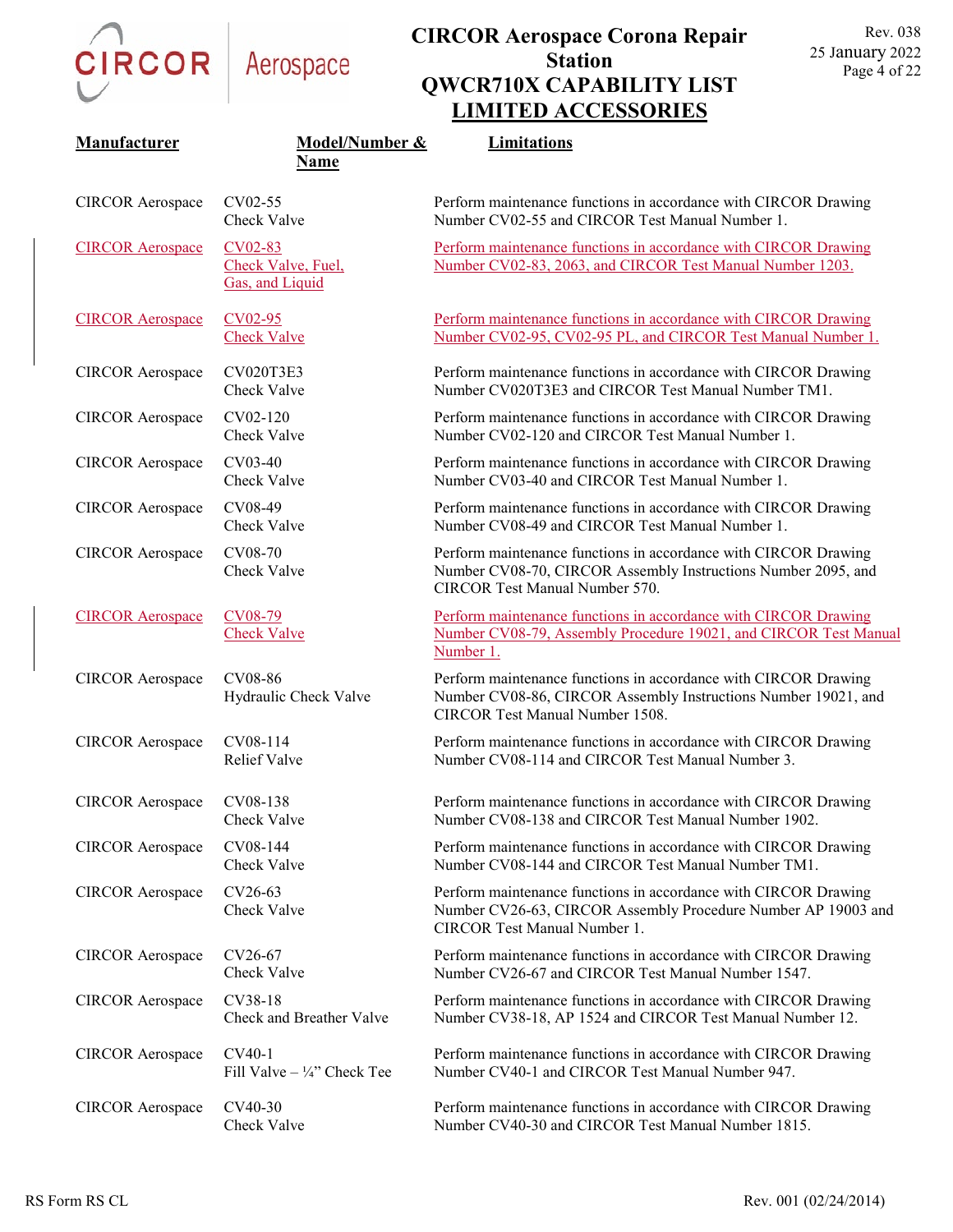

| Manufacturer            | Model/Number &<br><b>Name</b>                             | Limitations                                                                                                                                                                                                                                                                                                                          |
|-------------------------|-----------------------------------------------------------|--------------------------------------------------------------------------------------------------------------------------------------------------------------------------------------------------------------------------------------------------------------------------------------------------------------------------------------|
| <b>CIRCOR</b> Aerospace | CV41-14-Series<br>Ejector/Float Valve                     | Perform maintenance functions in accordance with CIRCOR Component<br>Maintenance Manual Number 71-70-08 and CIRCOR Assembly Procedure<br>Number 19160 and CIRCOR Test Manual Number 1487.                                                                                                                                            |
| <b>CIRCOR</b> Aerospace | CV41-21<br>Float Valve                                    | Perform maintenance functions in accordance with CIRCOR Drawing<br>Number CV41-21.                                                                                                                                                                                                                                                   |
| <b>CIRCOR Aerospace</b> | CV52-75<br>Automatic Drain Valve                          | Perform maintenance functions in accordance with CIRCOR Drawing<br>Number CV52-75 and CIRCOR Test Manual Number 5.                                                                                                                                                                                                                   |
| <b>CIRCOR</b> Aerospace | CV52-94<br>Drain Valve                                    | Perform maintenance functions in accordance with CIRCOR Drawing<br>Number CV52-94 and CIRCOR Test Manual Number 5.                                                                                                                                                                                                                   |
| <b>CIRCOR</b> Aerospace | CV52-110<br><b>Shutoff Valve</b>                          | Perform maintenance functions in accordance with CIRCOR Drawing<br>Number CV52-110 and CIRCOR Test Manual Number 1945.                                                                                                                                                                                                               |
| <b>CIRCOR</b> Aerospace | CV99-191<br>Check / Unloading Valve                       | Perform maintenance functions in accordance with CIRCOR Drawing<br>Number CV99-191 and CIRCOR Test Manual Number 1567.                                                                                                                                                                                                               |
| <b>CIRCOR</b> Aerospace | CV99-221-1<br>Check Valve                                 | Perform maintenance functions in accordance with CIRCOR Drawing<br>Number CV99-221-1 and CIRCOR Test Manual Number 1717.                                                                                                                                                                                                             |
| <b>CIRCOR</b> Aerospace | CV99-272- Series<br>Drain Valve, Ultem                    | Perform maintenance functions in accordance with CIRCOR Drawing<br>Number CV99-272-* and CIRCOR Test Manual Number TM1837.                                                                                                                                                                                                           |
| <b>CIRCOR</b> Aerospace | CV99-374<br>Air Charging Valve                            | Perform maintenance functions in accordance with CIRCOR Drawing<br>Number CV99-374 and CIRCOR Test Manual Number TM 2006.                                                                                                                                                                                                            |
| <b>CIRCOR</b> Aerospace | CV99-391<br>Check Valve                                   | Perform maintenance functions in accordance with CIRCOR Drawing<br>Number CV99-391 and CIRCOR Test Manual Number TM 2068.                                                                                                                                                                                                            |
| <b>CIRCOR</b> Aerospace | CV99-9<br>Valve, Check-Vent, Fuel<br>System               | Perform maintenance functions in accordance with CIRCOR Drawing<br>Number CV99-9 and CIRCOR Test Manual Number TM 967.                                                                                                                                                                                                               |
| <b>CIRCOR</b> Aerospace | EM56-10<br>Shutoff Valve                                  | Perform maintenance functions in accordance with CIRCOR Drawing<br>Numbers EM56-10 and 2350-0046, CIRCOR Assembly Procedure Number<br>AP19084, and CIRCOR Test Manual Numbers 687 and 979.                                                                                                                                           |
| <b>CIRCOR Aerospace</b> | EM56-20-Series<br>Motor Operated Shutoff Valve            | Perform maintenance functions in accordance with CIRCOR Component<br>Maintenance Manual Numbers 29-11-01, & 29-11-03, CIRCOR Drawing<br>Numbers EM56-20-all series and 2350-0082, CIRCOR Assembly Procedure<br>Number 19238, CIRCOR Test Manual Number 1306, and CIRCOR Service<br>Bulletin Number EM56-20-29-02, & EM56-20-5-29-01. |
| <b>CIRCOR Aerospace</b> | EM56-36-2<br>Valve, modulating 2" Gate,<br>Motor Actuated | Perform maintenance functions in accordance with CIRCOR Drawing<br>Numbers EM56-36-2 and 2350-0016, CIRCOR Assembly Procedure Number<br>19235, and CIRCOR Test Manual Number 1874.                                                                                                                                                   |
| <b>CIRCOR Aerospace</b> | EM56-41<br>Valve - Shutoff, 2" Gate                       | Perform maintenance functions in accordance with CIRCOR Drawing<br>Numbers EM56-41 and 2350-0121, CIRCOR Assembly Procedure Number<br>19555, and CIRCOR Test Manual Numbers 687 and 1951.                                                                                                                                            |
| <b>CIRCOR</b> Aerospace | EM74-5<br>Motor Operated Fuel Shutoff<br>Valve            | Perform maintenance functions in accordance with CIRCOR Drawing<br>Numbers EM74-5 and 2350-0035, CIRCOR Assembly Procedure Numbers<br>19560 and 19084, and CIRCOR Test Manual Numbers 687 and 699.                                                                                                                                   |
| <b>CIRCOR</b> Aerospace | EM91-102-2<br>Fuel Shutoff Valve                          | Perform maintenance functions in accordance with CIRCOR Drawing<br>Numbers EM91-102-2 and 2350-0097-1, CIRCOR Assembly Procedure<br>Number 19195, and CIRCOR Test Manual Number 1483.                                                                                                                                                |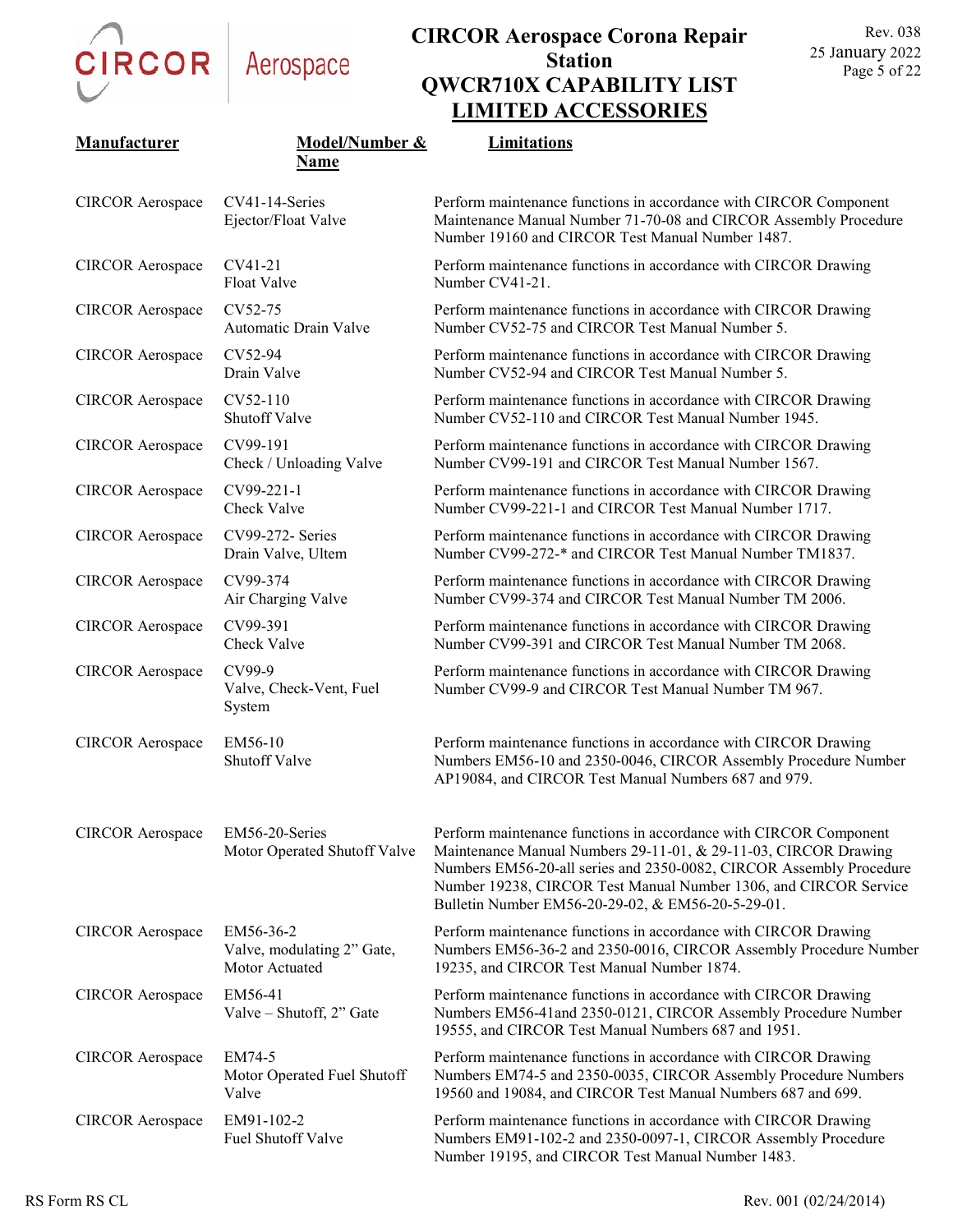

### **CIRCOR Aerospace Corona Repair Station QWCR710X CAPABILITY LIST LIMITED ACCESSORIES**

| Manufacturer            | Model/Number &                                            | Limitations                                                                                                                                                                                                                                                                       |
|-------------------------|-----------------------------------------------------------|-----------------------------------------------------------------------------------------------------------------------------------------------------------------------------------------------------------------------------------------------------------------------------------|
|                         | <b>Name</b>                                               |                                                                                                                                                                                                                                                                                   |
| <b>CIRCOR Aerospace</b> | EM91-116<br>Motor Operated Ball Valve                     | Perform maintenance functions in accordance with CIRCOR Drawing<br>Numbers EM91-116 and 2350-0107, CIRCOR Assembly Procedure Numbers<br>18478 and 19555, and CIRCOR Test Manual Numbers 1515 and 687.                                                                             |
| <b>CIRCOR</b> Aerospace | EM91-118<br>Shutoff Ball Valve                            | Perform maintenance functions in accordance with CIRCOR Drawing<br>Numbers EM91-118 and 2350-0105, CIRCOR Assembly Procedure Number<br>19166, and CIRCOR Test Manual Number 1539.                                                                                                 |
| <b>CIRCOR Aerospace</b> | EM91-119<br>Fuel Shutoff Valve                            | Perform maintenance functions in accordance with CIRCOR Drawing<br>Numbers EM91-119 and 2350-0108, CIRCOR Assembly Procedure Number<br>19084, and CIRCOR Test Manual Numbers 682 and 687.                                                                                         |
| <b>CIRCOR Aerospace</b> | EM91-139<br>Valve-Drain 1" Motor<br>Operated              | Perform maintenance functions in accordance with CIRCOR Drawing<br>Numbers EM91-139 and 2350-0071-1, CIRCOR Assembly Procedure<br>Number 19084, and CIRCOR Test Manual Numbers 1839 and 1062.                                                                                     |
| <b>CIRCOR Aerospace</b> | EM91-140<br>Valve, Gaseous Oxygen<br>Shutoff              | Perform maintenance functions in accordance with CIRCOR Drawing<br>Numbers EM91-140 and 2350-0071-1, CIRCOR Assembly Procedure<br>Number 19084, and CIRCOR Test Manual Numbers 1840 and 1062.                                                                                     |
| <b>CIRCOR Aerospace</b> | EM91-167-12-Series<br>Hydraulic Firewall Shutoff<br>Valve | Perform maintenance functions in accordance with CIRCOR Component<br>Maintenance Manual Number 29-10-20, CIRCOR Drawing Number EM91-<br>167-12-9, CIRCOR Assembly Procedure Number 19355, and CIRCOR Test<br>Manual Number 2129.                                                  |
| <b>CIRCOR</b> Aerospace | EM91-19<br>Motor Operated Fuel Shutoff<br>Valve           | Perform maintenance functions in accordance with CIRCOR Drawing<br>Numbers EM91-19 and 2350-0022s, CIRCOR Assembly Procedure Number<br>19084, and CIRCOR Test Manual Number 687 and 974.                                                                                          |
| <b>CIRCOR Aerospace</b> | EM91-205-3<br>Firewall Shutoff Valve                      | Perform maintenance functions in accordance with CIRCOR Drawing<br>Numbers EM91-205-3 and 2350-0132, and CIRCOR Test Manual Numbers<br>687 and 2099.                                                                                                                              |
| <b>CIRCOR Aerospace</b> | EM91-31<br>Fuel Shutoff Valve                             | Perform maintenance functions in accordance with CIRCOR Drawing<br>Numbers EM91-31 and 2350-0022, CIRCOR Assembly Procedure Number<br>19084, and CIRCOR Test Manual Numbers 687 and 1167.                                                                                         |
| <b>CIRCOR Aerospace</b> | EM91-41<br>Fuel Shutoff Valve                             | Perform maintenance functions in accordance with CIRCOR Drawing<br>Numbers EM91-41 and 2350-0087, CIRCOR Assembly Procedure Number<br>19084, and CIRCOR Test Manual Numbers 687 and 1441.                                                                                         |
| <b>CIRCOR</b> Aerospace | EM91-42<br>Fuel Shutoff Valve                             | Perform maintenance functions in accordance with CIRCOR Drawing<br>Numbers EM91-42 and 2350-0088, CIRCOR Assembly Procedure Number<br>19084, and CIRCOR Test Manual Numbers 687 and 1418.                                                                                         |
| <b>CIRCOR Aerospace</b> | EM91-59<br>Motor Operated Shutoff Valve                   | Perform maintenance functions in accordance with CIRCOR Drawing<br>Numbers EM91-59 and 2350-0080, CIRCOR Assembly Procedure Number<br>19084, and CIRCOR Test Manual Numbers 687 and 1272.                                                                                         |
| <b>CIRCOR</b> Aerospace | EM91-79-Series<br>Shutoff Ball Valve                      | Perform maintenance functions in accordance with CIRCOR Component<br>Maintenance Manual Numbers 29-22-01 and 29-22-02, CIRCOR Drawing<br>Number EM91-79-all series, CIRCOR Assembly Procedure Number 19237,<br>CIRCOR Test Manual Number 1305 and CIRCOR Service Bulletin Numbers |

EM91-79-29-02, EM91-79-29-03 and EM91-79-5-29-03.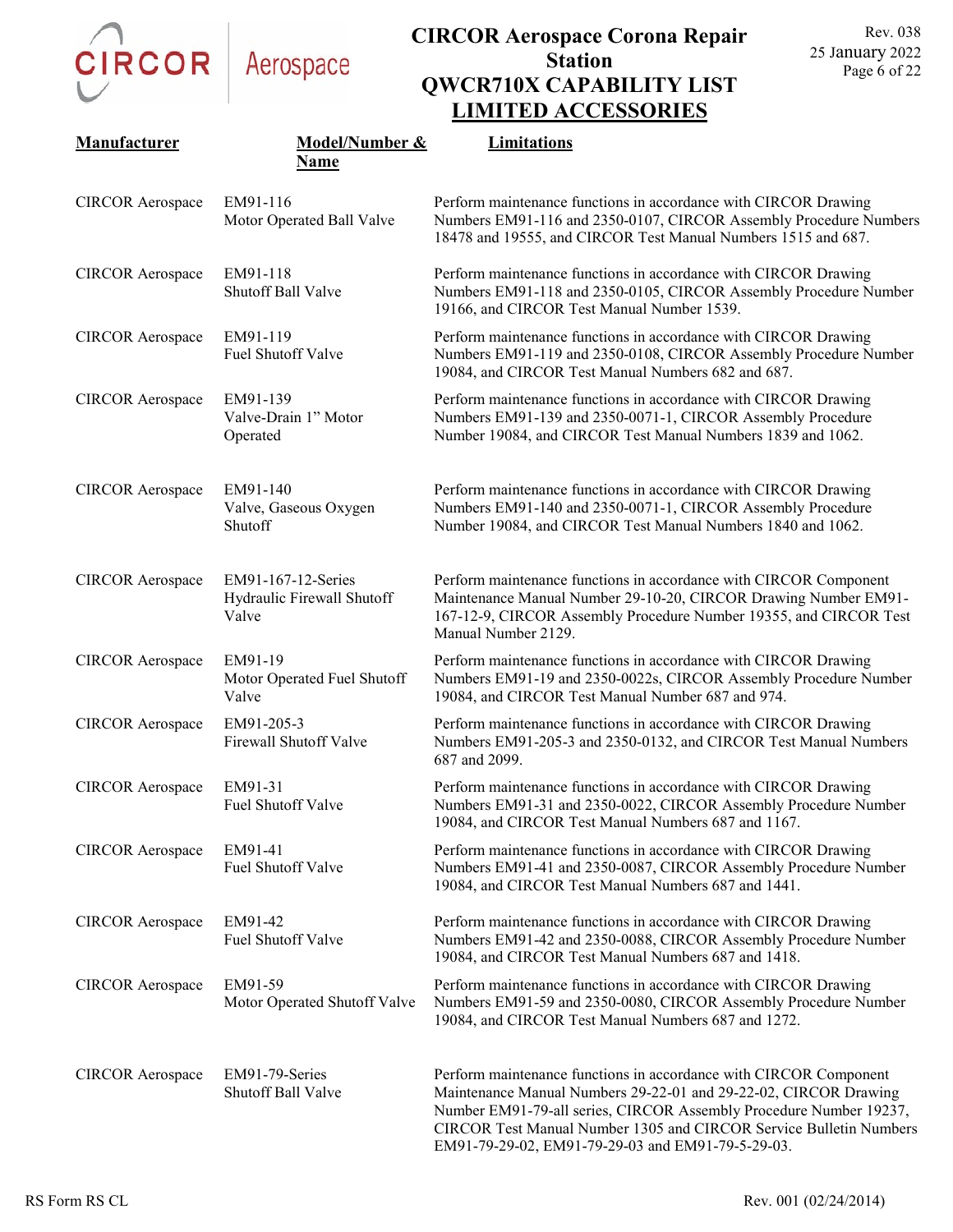| <b>CIRCOR</b>           | Aerospace                                                                   | <b>CIRCOR Aerospace Corona Repair</b><br><b>Station</b><br><b>QWCR710X CAPABILITY LIST</b><br><b>LIMITED ACCESSORIES</b>                                                                                                                                                                                                                                                                                                                                                                                    | Rev. 038<br>25 January 2022<br>Page 7 of 22 |
|-------------------------|-----------------------------------------------------------------------------|-------------------------------------------------------------------------------------------------------------------------------------------------------------------------------------------------------------------------------------------------------------------------------------------------------------------------------------------------------------------------------------------------------------------------------------------------------------------------------------------------------------|---------------------------------------------|
| Manufacturer            | Model/Number &<br>Name                                                      | Limitations                                                                                                                                                                                                                                                                                                                                                                                                                                                                                                 |                                             |
| <b>CIRCOR</b> Aerospace | EM91-80-Series<br>Shutoff Ball Valve                                        | Perform maintenance functions in accordance with CIRCOR Component<br>Maintenance Manual Numbers 27-13-01 and 27-13-02, CIRCOR Drawing<br>Numbers EM91-80-all series, 23250-1, 23110-1, 18931, and 2350-0075,<br>CIRCOR Assembly Procedure Numbers 19236 and 19216, CIRCOR Test<br>Manual Numbers 1304 and 1438, and CIRCOR Service Bulletin Number<br>EM91-80-29-02 and EM91-80-5-27-01.                                                                                                                    |                                             |
| <b>CIRCOR</b> Aerospace | EM95-2<br>Selector Valve Assembly<br>Potable Water Tank                     | Perform maintenance functions in accordance with CIRCOR Drawing<br>Numbers EM95-2 and 2350-0061, CIRCOR Assembly Procedure Numbers<br>19058 and 19084, and CIRCOR Test Manual Numbers 687 and 1169. The<br>CIRCOR Repair Station is not authorized for Teflon Coating stripping or<br>reapplication. Therefore, to complete repairs on this article, the A18442 Body<br>and -38610 Plug shall be replaced with new parts if the Teflon Coating is<br>worn beyond limits on either or both noted components. |                                             |
| <b>CIRCOR Aerospace</b> | EM95-3<br>Motor Operated Overflow /<br>Vent Valve                           | Perform maintenance functions in accordance with CIRCOR Maintenance<br>Manual Numbers 38-10-05 and 38-14-04, CIRCOR Drawing Numbers EM95-<br>3 and 2350-0070, CIRCOR Assembly Procedure Number 19084, and<br>CIRCOR Test Manual Numbers 1227 and 1062.                                                                                                                                                                                                                                                      |                                             |
| <b>CIRCOR</b> Aerospace | EM95-5-1<br>Valve, Motor Operated, Fill<br>- Drain Potable Water System     | Perform maintenance functions in accordance with CIRCOR Component<br>Maintenance Manual Numbers 38-10-05 and CIRCOR Drawing Numbers<br>EM95-5-1, 2350-0071, CIRCOR Assembly Procedure Number AP 19084,<br>CIRCOR Test Manual Numbers 1221 and 1062.                                                                                                                                                                                                                                                         |                                             |
| <b>CIRCOR Aerospace</b> | EM95-6-5<br>Motor Operated Valve                                            | Perform maintenance functions in accordance with CIRCOR Component<br>Maintenance Manual Numbers 32-44-02 and 32-44-03, CIRCOR Drawing<br>Number EM95-6-5, CIRCOR Assembly Procedure Number 19239, and<br><b>CIRCOR Test Manual Numbers 1236.</b>                                                                                                                                                                                                                                                            |                                             |
| <b>CIRCOR</b> Aerospace | EM95-13<br>Selector Valve Assembly<br>Potable Water Tank                    | Perform maintenance functions in accordance with CIRCOR Drawing<br>Number EM95-13, CIRCOR Assembly Procedure Number 19058, 19084,<br>2350-0109, and CIRCOR Test Manual Numbers 607.                                                                                                                                                                                                                                                                                                                         |                                             |
| <b>CIRCOR Aerospace</b> | GP10-146-*<br>Fill Gauge Valve                                              | Perform maintenance functions in accordance with CIRCOR Drawing<br>Number GP10-146-*, Assembly Procedure 19259 and CIRCOR Test Manual<br>Number 2091.                                                                                                                                                                                                                                                                                                                                                       |                                             |
| <b>CIRCOR Aerospace</b> | GP12-80<br>Gauge, Pressure, Dial<br>Indicating                              | Perform maintenance functions in accordance with CIRCOR Drawing<br>Number GP12-80 and CIRCOR Test Manual Number 1006.                                                                                                                                                                                                                                                                                                                                                                                       |                                             |
| <b>CIRCOR Aerospace</b> | GP12-81<br>Gauge, Pressure, Dial<br>Indicating High Pressure,<br><b>MLG</b> | Perform maintenance functions in accordance with CIRCOR Drawing<br>Number GP12-81 and CIRCOR Test Manual Number 1004.                                                                                                                                                                                                                                                                                                                                                                                       |                                             |
| <b>CIRCOR Aerospace</b> | GP12-105<br>Gauge, Pressure, Dial<br>Indicating                             | Perform maintenance functions in accordance with CIRCOR Drawing<br>Numbers GP12-105, 91711-62 and 91710-74, and CIRCOR Test Manual<br>Number 687 and 1333.                                                                                                                                                                                                                                                                                                                                                  |                                             |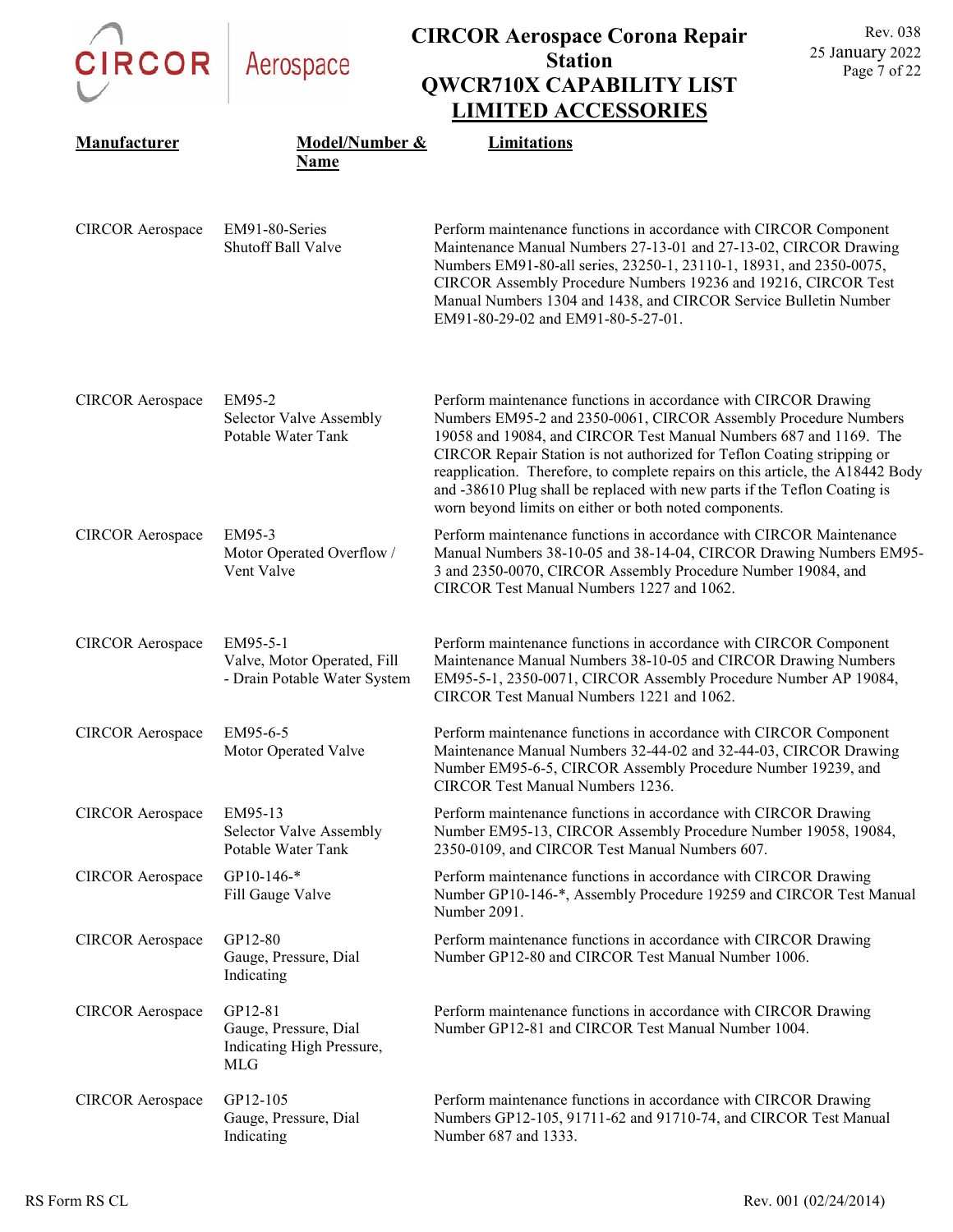

| Manufacturer            | Model/Number &<br>Name                                       | Limitations                                                                                                                                                                                                               |
|-------------------------|--------------------------------------------------------------|---------------------------------------------------------------------------------------------------------------------------------------------------------------------------------------------------------------------------|
| <b>CIRCOR Aerospace</b> | GP12-115<br>Gauge, Low Pressure                              | Perform maintenance functions in accordance with CIRCOR Drawing<br>Numbers GP12-115, and CIRCOR Test Manual Number 1507.                                                                                                  |
| <b>CIRCOR</b> Aerospace | GP12-127<br>Dial Indicating Pressure<br>Gauge                | Perform maintenance functions in accordance with CIRCOR Drawing<br>Number GP12-127, CIRCOR Assembly Procedure Number 19264, and<br>CIRCOR Test Manual Number 1879.                                                        |
| <b>CIRCOR</b> Aerospace | GP12-130<br>Gauge-Block Assembly                             | Perform maintenance functions in accordance with CIRCOR Drawing<br>Number GP12-130, and CIRCOR Test Manual Number 2088.                                                                                                   |
| <b>CIRCOR</b> Aerospace | GP15-38-Series<br>High Pressure Air Gauge                    | Perform maintenance functions in accordance with CIRCOR Drawing<br>Number GP15-38-*, CIRCOR Assembly Procedure Number 19275, and<br>CIRCOR Test Manual Number 1481.                                                       |
| <b>CIRCOR</b> Aerospace | GP15-43<br>High Pressure Gauge                               | Perform maintenance functions in accordance with CIRCOR Drawing<br>Number GP15-43, 91701-142 BOM, and CIRCOR Test Manual Number<br>2063.                                                                                  |
| <b>CIRCOR Aerospace</b> | GP15-57-2<br>Pressure Gauge                                  | Perform maintenance functions in accordance with CIRCOR Drawing<br>Number GP15-57, CIRCOR Assembly Procedure Number 19655, and<br>CIRCOR Test Manual Number 2133.                                                         |
| <b>CIRCOR</b> Aerospace | GP15-57-Series<br>Pressure, Gauge/Fill Point,<br>Accumulator | Perform maintenance functions in accordance with CIRCOR Drawing<br>Number GP15-57, CIRCOR Assembly Procedure Number 19655, and<br>CIRCOR Test Manual Number 2133.                                                         |
| <b>CIRCOR</b> Aerospace | GP20-15<br>Gauge, Accumulator Gas<br>Pressure (0-4000 PSI)   | Perform maintenance functions in accordance with CIRCOR Drawing<br>Number GP20-15 Test Manual Number 1064.                                                                                                                |
| <b>CIRCOR</b> Aerospace | GP20-16<br>Gauge, Accumulator Gas<br>Pressure (0-400 PSI)    | Perform maintenance functions in accordance with CIRCOR Drawing<br>Number GP20-16 Test Manual Number 1065.                                                                                                                |
| <b>CIRCOR</b> Aerospace | GP20-24<br>Pressure Gauge                                    | Perform maintenance functions in accordance with CIRCOR Drawing<br>Numbers GP20-24, 91771-78, and 91711-84, CIRCOR Assembly Procedure<br>Number 19187, and CIRCOR Test Manual Number 1655.                                |
| <b>CIRCOR Aerospace</b> | GP20-28<br>Pressure Gauge - Dial<br>Indicating               | Perform maintenance functions in accordance with CIRCOR Drawing<br>Numbers GP20-28, and CIRCOR Test Manual Number 1915.                                                                                                   |
| <b>CIRCOR</b> Aerospace | GP20-31<br><b>Accumulator Charging Valve</b>                 | Perform maintenance functions in accordance with CIRCOR Component<br>Maintenance Manual Number 29-20-65, CIRCOR Drawing Number GP20-31,<br>CIRCOR Assembly Procedure Number 19331, and CIRCOR Test Manual<br>Number 2074. |
| <b>CIRCOR Aerospace</b> | GP20-36<br>Pressure Gauge                                    | Perform maintenance functions in accordance with CIRCOR Drawing<br>Number GP20-36, CIRCOR Assembly Procedure Number 19187, and<br>CIRCOR Test Manual Number 2134.                                                         |
| <b>CIRCOR</b> Aerospace | GP25-21<br>Gauge, Pressure Dial<br>Indicating                | Perform maintenance functions in accordance with CIRCOR Drawing<br>Numbers GP25-21, 91711-95, CIRCOR Assembly Procedure Number 19229,<br>and CIRCOR Test Manual Number 1833.                                              |
| <b>CIRCOR</b> Aerospace | GP75-31<br>Tire Pressure Gauge                               | Perform maintenance functions in accordance with CIRCOR Drawing<br>Number GP75-31 and CIRCOR Test Manual Number 1301.                                                                                                     |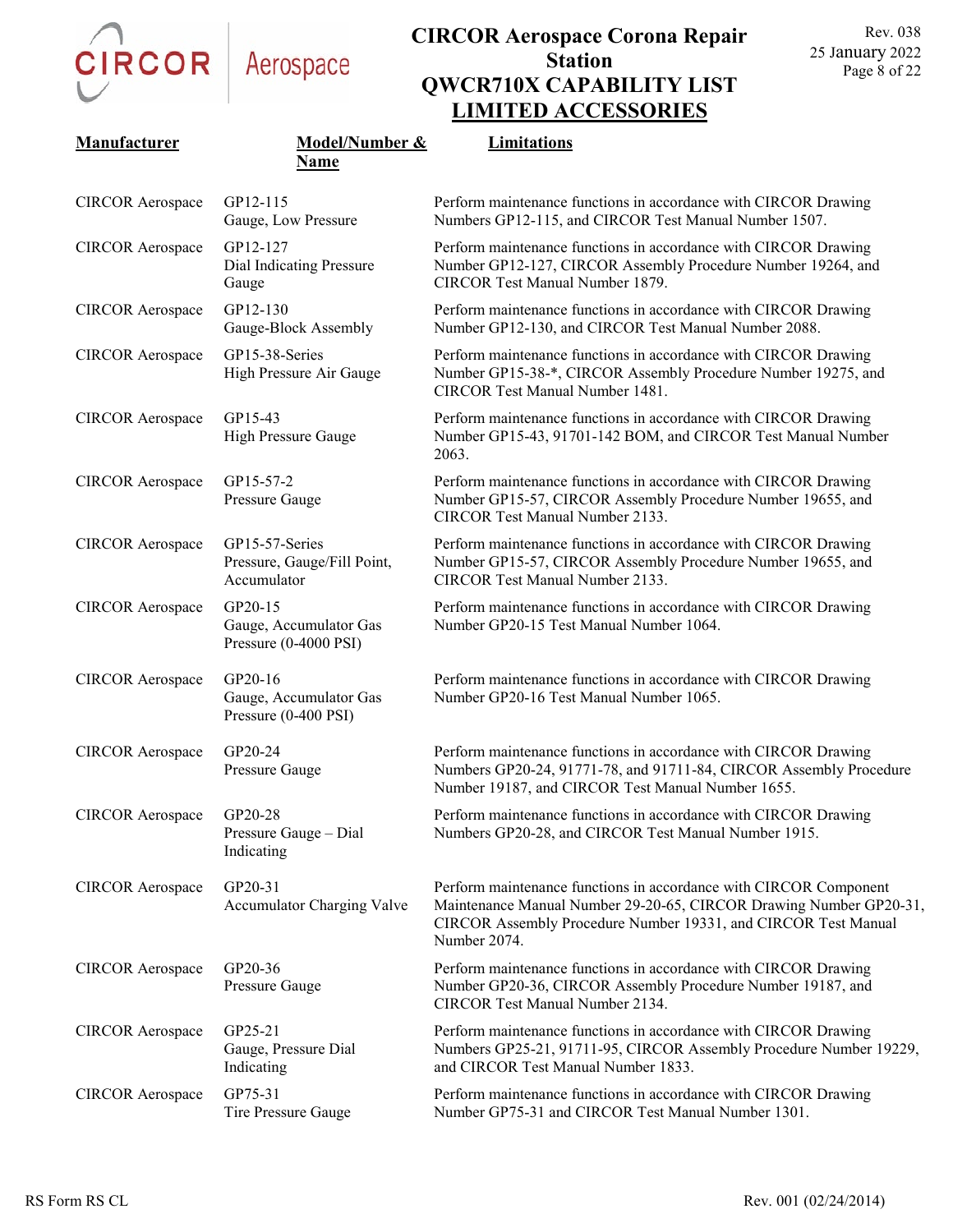

### **CIRCOR Aerospace Corona Repair Station QWCR710X CAPABILITY LIST LIMITED ACCESSORIES**

| Manufacturer            | Model/Number &<br><b>Name</b>                                           | Limitations                                                                                                                                                               |
|-------------------------|-------------------------------------------------------------------------|---------------------------------------------------------------------------------------------------------------------------------------------------------------------------|
| <b>CIRCOR</b> Aerospace | HV10-43<br>Manual Shutoff Valve                                         | Perform maintenance functions in accordance with CIRCOR Drawing<br>Number HV10-43, DWG MV60*-02, -04*, Assembly Procedure 19042 and<br>CIRCOR Test Manual Number 10.      |
| <b>CIRCOR</b> Aerospace | HV22-31<br>Reservoir Depressurization<br>Valve                          | Perform maintenance functions in accordance with CIRCOR Drawing<br>Number HV22-31 and CIRCOR Test Manual Number 1225.                                                     |
| <b>CIRCOR</b> Aerospace | HV22-35<br>Manual Bleed Valve                                           | Perform maintenance functions in accordance with CIRCOR Drawing<br>Number HV22-35 and CIRCOR Test Manual Number 13.                                                       |
| <b>CIRCOR</b> Aerospace | HV50-7<br>Valve, Bleed Hydraulic                                        | Perform maintenance functions in accordance with CIRCOR Drawing<br>Number HV50-7 and CIRCOR Test Manual Number TM 13.                                                     |
| <b>CIRCOR</b> Aerospace | HV50-17<br>Valve, Sampling and Bleed                                    | Perform maintenance functions in accordance with CIRCOR Drawing<br>Number HV50-17 and CIRCOR Test Manual Number 13.                                                       |
| <b>CIRCOR Aerospace</b> | HV50-58<br>Sampling & Bleed Valve                                       | Perform maintenance functions in accordance with CIRCOR Drawing<br>Number HV50-58 and CIRCOR Test Manual Number 13.                                                       |
| <b>CIRCOR</b> Aerospace | HV50-61<br><b>Bleed Valve</b>                                           | Perform maintenance functions in accordance with CIRCOR Drawing<br>Number HV50-61 and CIRCOR Test Manual Number TM 13.                                                    |
| <b>CIRCOR</b> Aerospace | HV92-14<br>Manual Shutoff Valve                                         | Perform maintenance functions in accordance with CIRCOR Drawing<br>Number HV92-14 and CIRCOR Test Manual Number 11.                                                       |
| <b>CIRCOR</b> Aerospace | HV92-17<br>Potable Water Drain Valve<br>Assembly                        | Perform maintenance functions in accordance with CIRCOR Drawing<br>Number HV92-17 and CIRCOR Test Manual Number 11.                                                       |
| <b>CIRCOR</b> Aerospace | HV99-11<br>Valve, Fuel Fill                                             | Perform maintenance functions in accordance with CIRCOR Drawing<br>Number HV99-11and CIRCOR Test Manual Number 940.                                                       |
| <b>CIRCOR</b> Aerospace | HV99-29<br>4-Way Valve Assembly                                         | Perform maintenance functions in accordance with CIRCOR Drawing<br>Number HV99-29, CIRCOR Assembly Procedure Number AP19594, and<br><b>CIRCOR Test Manual Number 987.</b> |
| <b>CIRCOR</b> Aerospace | HV99-149- Series<br>Dispenser Valve                                     | Perform maintenance functions in accordance with CIRCOR Drawing<br>Number HV99-149-**-*-*, 40962 and CIRCOR Test Manual 1841.                                             |
| <b>CIRCOR</b> Aerospace | HV99-174<br>Dispenser Valve                                             | Perform maintenance functions in accordance with CIRCOR Drawing<br>Number HV99-174, and CIRCOR Test Manual Number 1885.                                                   |
| <b>CIRCOR</b> Aerospace | HV99-174-1<br>Dispenser Valve                                           | Perform maintenance functions in accordance with CIRCOR Drawing<br>Number HV99-174-1, and CIRCOR Test Manual Number 1885.                                                 |
| <b>CIRCOR</b> Aerospace | HV99-212<br>Dispenser Valve                                             | Perform maintenance functions in accordance with CIRCOR Drawing<br>Number HV99-212 and CIRCOR Test Manual Number 2071.                                                    |
| <b>CIRCOR</b> Aerospace | <b>KCV15196</b><br>Check Valve                                          | Perform maintenance functions in accordance with CIRCOR Drawing<br>Number KCV15196 and CIRCOR Test Manual Number 1.                                                       |
| <b>CIRCOR Aerospace</b> | MC33-8-1<br>Pneumatic Assembly,<br><b>Stick Pusher Elevator Control</b> | Perform maintenance functions in accordance with CIRCOR Drawing<br>Number MC33-8-1 and CIRCOR Test Manual Number 1139.                                                    |
| <b>CIRCOR</b> Aerospace | MC33-38<br>Manifold - Pallet Removal                                    | Perform maintenance functions in accordance with CIRCOR Drawing<br>Number MC33-38 CIRCOR Assembly Procedure Number 19182, and                                             |

CIRCOR Test Manual Number 1608.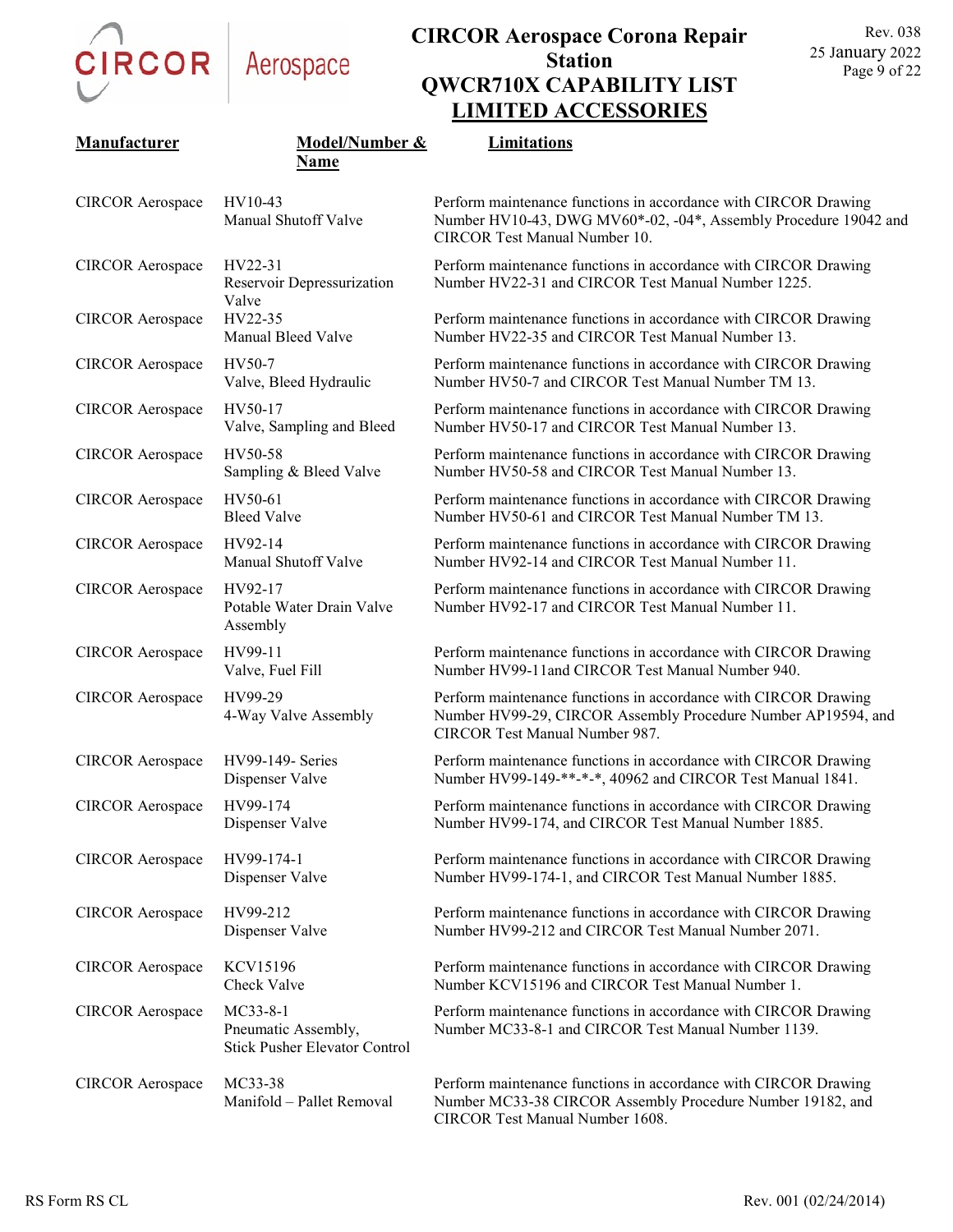

| Manufacturer            | Model/Number &<br>Name                                    | Limitations                                                                                                                                                                                                                                                                                                                                                                          |
|-------------------------|-----------------------------------------------------------|--------------------------------------------------------------------------------------------------------------------------------------------------------------------------------------------------------------------------------------------------------------------------------------------------------------------------------------------------------------------------------------|
| <b>CIRCOR</b> Aerospace | MC99-29<br>Solenoid -Regulator Valve<br>Assembly          | Perform maintenance functions in accordance with CIRCOR Component<br>Maintenance Manual Number 25-52-02, CIRCOR Drawing Number MC99-<br>29, and CIRCOR Test Manual Number 1188.                                                                                                                                                                                                      |
| <b>CIRCOR</b> Aerospace | MC99-43-Series<br>Modular Valve Assembly                  | Perform maintenance functions in accordance with CIRCOR Component<br>Maintenance Manual Numbers 32-44-01, 32-44-02, and 32-44-03, CIRCOR<br>Drawing Numbers MC99-43-all series, EM95-6-5, and 2350-0073, CIRCOR<br>Assembly Procedure Numbers 19219 and 19239, CIRCOR Test Manual<br>Numbers 1313 and 1236, and CIRCOR Service Bulletin Number MC99-43-<br>44-1 and MC99-43-5-32-01. |
| <b>CIRCOR</b> Aerospace | MC99-136<br>Fuel Shutoff Valve Assembly                   | Perform maintenance functions in accordance with CIRCOR Drawing<br>Numbers MC99-136 and ZMV27, and CIRCOR Test Manual Number<br>ZTP-86.                                                                                                                                                                                                                                              |
| <b>CIRCOR</b> Aerospace | MV99OUOE*1<br>Potable Water System Fill<br>Selector Valve | Perform maintenance functions in accordance with CIRCOR Overhaul<br>Manual Number 38-10-18 and CIRCOR Drawing Number MV99U0E*1 and<br>CIRCOR Test Manual Number 413.                                                                                                                                                                                                                 |
| <b>CIRCOR</b> Aerospace | P10-673-Series<br>Vent Port Check Valve                   | Perform maintenance functions in accordance with CIRCOR Drawing<br>Number P10-673 and CIRCOR Test Manual Number 3.                                                                                                                                                                                                                                                                   |
| <b>CIRCOR</b> Aerospace | P <sub>10</sub> -856<br>Fuel Shutoff Valve                | Perform maintenance functions in accordance with CIRCOR Drawing<br>Numbers P10-856 and 2350-0027, CIRCOR Assembly Procedure Number<br>19084, and CIRCOR Test Manual Numbers 687 and 826.                                                                                                                                                                                             |
| <b>CIRCOR</b> Aerospace | P <sub>12</sub> -728<br>Selector Valve                    | Perform maintenance functions in accordance with CIRCOR Drawing<br>Number P12-728, Maintenance and Overhaul Manual Number P12-728 and<br>CIRCOR Test Manual Number 182.                                                                                                                                                                                                              |
| <b>CIRCOR</b> Aerospace | P <sub>15</sub> -383<br><b>Relief Valve</b>               | Perform maintenance functions in accordance with CIRCOR Drawing<br>Number P15-383 and CIRCOR Test Manual Number 3.                                                                                                                                                                                                                                                                   |
| <b>CIRCOR</b> Aerospace | P <sub>15</sub> -500<br>Valve, Sampling and Bleed         | Perform maintenance functions in accordance with CIRCOR Drawing<br>Number P15-500 and CIRCOR Test Manual Number 13.                                                                                                                                                                                                                                                                  |
| <b>CIRCOR Aerospace</b> | P <sub>18</sub> -771<br><b>Relief Valve</b>               | Perform maintenance functions in accordance with CIRCOR Drawing<br>Number P18-771 and CIRCOR Test Manual Number TM408.                                                                                                                                                                                                                                                               |
| <b>CIRCOR</b> Aerospace | P100-717<br>Shutoff Valve                                 | Perform maintenance functions in accordance with CIRCOR Drawing<br>Number P100-717 and CIRCOR Test Manual Number 11.                                                                                                                                                                                                                                                                 |
| <b>CIRCOR Aerospace</b> | P <sub>100</sub> -180<br>Check Valve                      | Perform maintenance functions in accordance with CIRCOR Drawing<br>Number P100-180, Assembly Procedure 2063 and CIRCOR Test Manual<br>Number 1.                                                                                                                                                                                                                                      |
| <b>CIRCOR</b> Aerospace | P <sub>101</sub> -526<br>Valve, Automatic Drain           | Perform maintenance functions in accordance with CIRCOR Drawing<br>Number P101-526, Lockwire Drawing 2041and CIRCOR Test Manual<br>Number 446.                                                                                                                                                                                                                                       |
| <b>CIRCOR</b> Aerospace | P106-533<br>Check Valve                                   | Perform maintenance functions in accordance with CIRCOR Drawing<br>Number P106-533, CIRCOR Assembly Procedure AP19021, and CIRCOR<br>Test Manual Number TM1.                                                                                                                                                                                                                         |
| <b>CIRCOR</b> Aerospace | P132-533<br>Check Valve                                   | Perform maintenance functions in accordance with CIRCOR Drawing<br>Number P132-533, CIRCOR Assembly Procedure Number 19021, and<br>CIRCOR Test Manual Number TM1.                                                                                                                                                                                                                    |
| <b>CIRCOR</b> Aerospace | P135-180<br>Check Valve                                   | Perform maintenance functions in accordance with CIRCOR Overhaul<br>Manual Number 73-10-01, CIRCOR Drawing Number P135-180, and<br>CIRCOR Test Manual Number 1.                                                                                                                                                                                                                      |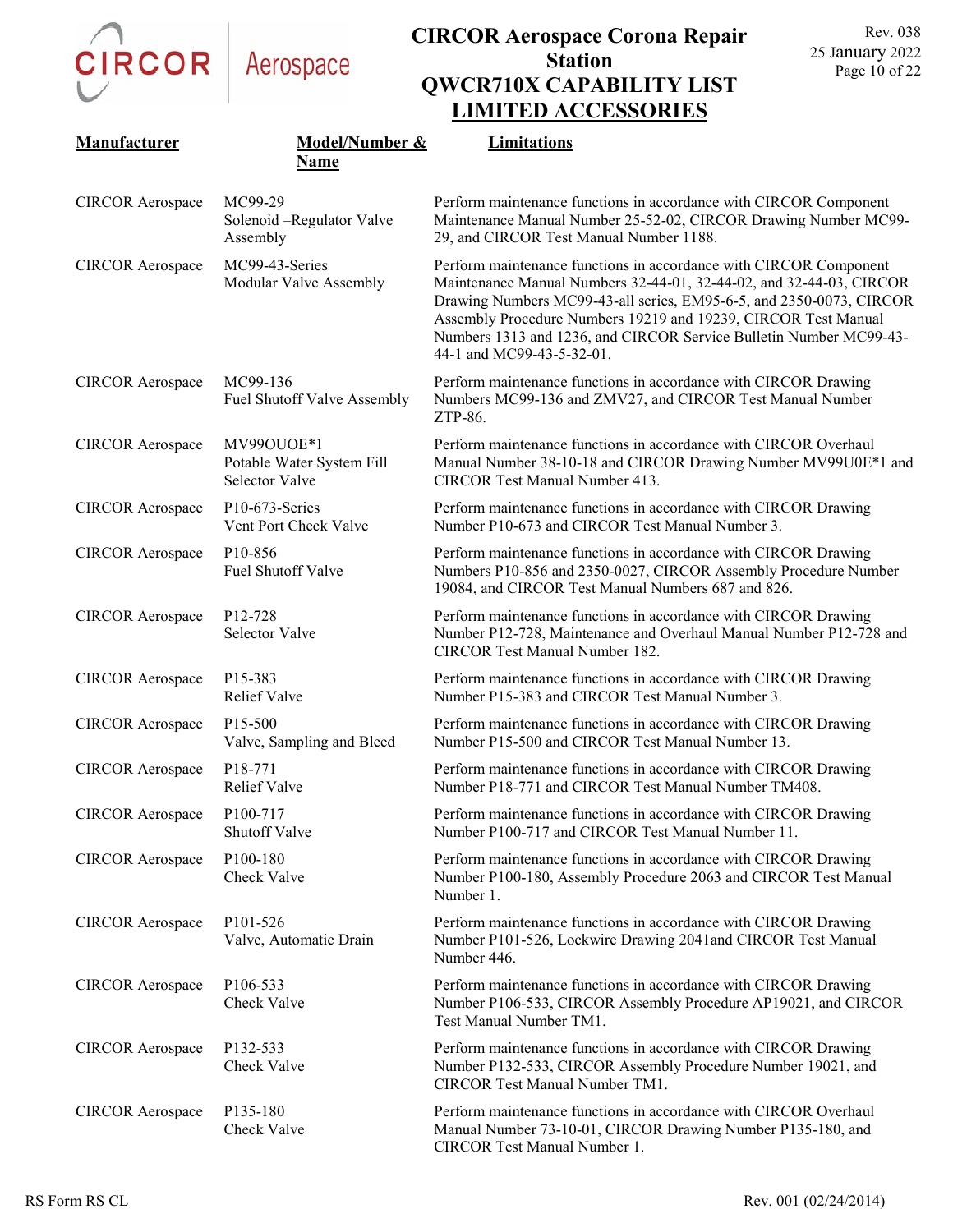CIRCOR Aerospace

| Manufacturer            | Model/Number &                                         | Limitations                                                                                                                                                                                                                                                            |
|-------------------------|--------------------------------------------------------|------------------------------------------------------------------------------------------------------------------------------------------------------------------------------------------------------------------------------------------------------------------------|
|                         | <b>Name</b>                                            |                                                                                                                                                                                                                                                                        |
| <b>CIRCOR</b> Aerospace | P <sub>141</sub> -395-5<br>Selector Valve Assembly     | Perform maintenance functions in accordance with CIRCOR Component<br>Maintenance Manual Number 38-10-01, CIRCOR Drawing Numbers P141-<br>395-5 and 2350-0109, CIRCOR Assembly Procedure Numbers 19058 and<br>19084, and CIRCOR Test Manual Numbers TM 607 and TM 1062. |
| <b>CIRCOR Aerospace</b> | P142-533-X<br>Check Valve                              | Perform maintenance functions in accordance with CIRCOR Drawing<br>Numbers P142-533-X, CIRCOR Assembly Procedure Numbers 19021,<br><b>CIRCOR Test Manual Numbers TM 1</b>                                                                                              |
| <b>CIRCOR</b> Aerospace | P <sub>148-180</sub><br>Check Valve                    | Perform maintenance functions in accordance with CIRCOR Overhaul<br>Manual Number 38-15-11, CIRCOR Drawing Numbers P148-180 and 2063,<br>and CIRCOR Test Manual Number 1.                                                                                              |
| <b>CIRCOR</b> Aerospace | P166-395<br>Fuel Shutoff Valve                         | Perform maintenance functions in accordance with CIRCOR Drawing<br>Number P166-395 and 2350-0005, CIRCOR Assembly Procedure number AP<br>19555, and CIRCOR Test Manual Numbers 670 and 687.                                                                            |
| <b>CIRCOR Aerospace</b> | P172-395<br>Fuel Shutoff Valve                         | Perform maintenance functions in accordance with CIRCOR Drawing<br>Numbers P172-395 and 2350-0005, CIRCOR Assembly Procedure Number<br>AP 19555, and CIRCOR Test Manual Numbers 671 and 687.                                                                           |
| <b>CIRCOR Aerospace</b> | P177-526<br>Automatic Drain Valve                      | Perform maintenance functions in accordance with CIRCOR Drawing<br>Number P177-526 and CIRCOR Test Manual Number TM 5.                                                                                                                                                 |
| <b>CIRCOR</b> Aerospace | P183-395-1<br>Valve, Drain - Electric                  | Perform maintenance functions in accordance with CIRCOR Drawing<br>Numbers P183-395-1 and 2350-0033, CMM 38-14-01CIRCOR Assembly<br>Instructions Number 19084, and CIRCOR Test Manual Numbers 719 and<br>1062.                                                         |
| <b>CIRCOR Aerospace</b> | P191-395<br>Dual Shutoff Valve,<br>Motor Operated      | Perform maintenance functions in accordance with CIRCOR Drawing<br>Numbers P191-395, 2350-0012 CIRCOR Assembly Procedure Number<br>19555, and CIRCOR Test Manual Numbers 655 & 687.                                                                                    |
| <b>CIRCOR Aerospace</b> | P194-395<br>Selector Valve                             | Perform maintenance functions in accordance with CIRCOR Drawing<br>Number P194-395, CIRCOR Assembly Procedure Number 19081, and<br>CIRCOR Test Manual Number 793.                                                                                                      |
| CIRCOR Aerospace P2-774 | Motor Operated Fuel Shutoff<br>Valve                   | Perform maintenance functions in accordance with CIRCOR Drawing<br>Numbers P2-774 and 2350-0003, CIRCOR Assembly Procedure Numbers<br>19560 and 19555, and CIRCOR Test Manual Numbers 687 and 699.                                                                     |
| <b>CIRCOR</b> Aerospace | P <sub>20</sub> -856<br>Jettison Valve                 | Perform maintenance functions in accordance with CIRCOR Drawing<br>Numbers P20-856 and 2350-0023, CIRCOR Assembly Procedure Number<br>19555, and CIRCOR Test Manual Numbers TM687 and TM808.                                                                           |
| <b>CIRCOR</b> Aerospace | P <sub>23</sub> -180<br>Check Valve                    | Perform maintenance functions in accordance with CIRCOR Drawing<br>Number P23-180, CIRCOR Overhaul Manual No. P23-180 and CIRCOR Test<br>Manual Number 1.                                                                                                              |
| <b>CIRCOR Aerospace</b> | P23-262-Series<br><b>Relief Valve</b>                  | Perform maintenance functions in accordance with CIRCOR Drawing<br>Number P23-262-* and CIRCOR Test Manual Number 425.                                                                                                                                                 |
| <b>CIRCOR</b> Aerospace | P23-728<br>Potable Water System Fill<br>Selector Valve | Perform maintenance functions in accordance with CIRCOR Component<br>Maintenance Manual Number 38-11-17, CIRCOR Drawing Numbers P23-<br>728 and 18424 and CIRCOR Test Manual Number TM413.                                                                             |
| <b>CIRCOR</b> Aerospace | P <sub>23</sub> -791<br>Shutoff Ball Valve             | Perform maintenance functions in accordance with CIRCOR Drawing<br>Numbers P23-791 and 2350-0024, CIRCOR Assembly Procedure Number<br>19555, and CIRCOR Test Manual Numbers 687 and 809.                                                                               |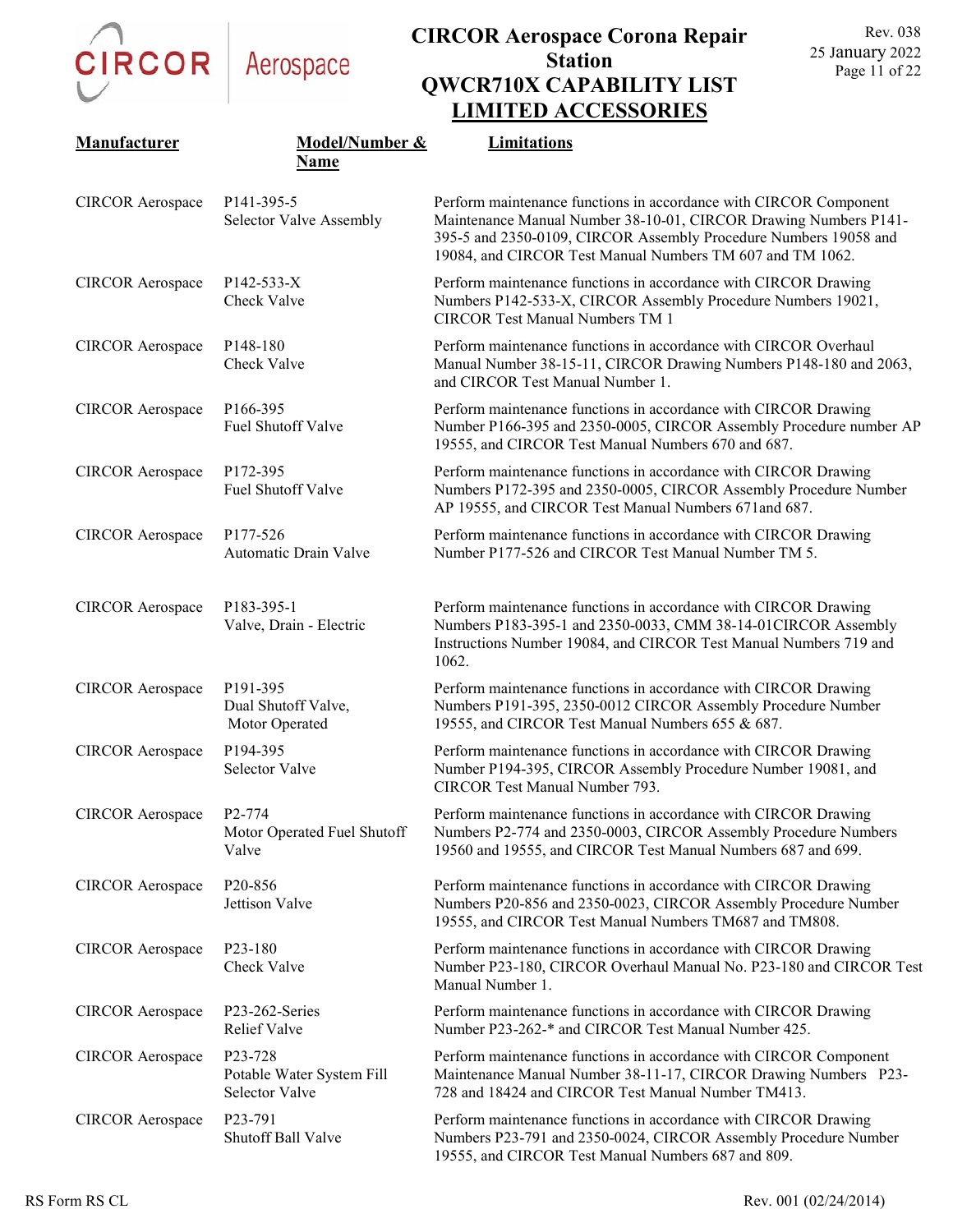

| Manufacturer            | Model/Number &<br>Name                                                    | Limitations                                                                                                                                                                                                                             |
|-------------------------|---------------------------------------------------------------------------|-----------------------------------------------------------------------------------------------------------------------------------------------------------------------------------------------------------------------------------------|
| <b>CIRCOR Aerospace</b> | P24-595 & P24-595-1<br>Flow Limiting Valve                                | Perform maintenance functions in accordance with CIRCOR Component<br>Maintenance Manual Number 29-10-03, CIRCOR Drawing Numbers P24-595<br>and P24-595-1, CIRCOR Assembly Procedure Number 19574, and CIRCOR<br>Test Manual Number 688. |
| <b>CIRCOR Aerospace</b> | P <sub>24</sub> -771<br><b>Relief Valve</b>                               | Perform maintenance functions in accordance with CIRCOR Drawing<br>Number P24-771, CIRCOR Assembly Procedures Number 19033, and<br>CIRCOR Test Manual Number 437.                                                                       |
| <b>CIRCOR</b> Aerospace | P <sub>25</sub> -856<br><b>Transfer Valve</b>                             | Perform maintenance functions in accordance with CIRCOR Drawing<br>Numbers P25-856 and 2350-0067, CIRCOR Assembly Procedure Number<br>19084, and CIRCOR Test Manual Numbers 687 and 827.                                                |
| <b>CIRCOR Aerospace</b> | P <sub>28</sub> -3 <sub>26</sub><br>Solenoid - Valve<br>(Normally Closed) | Perform maintenance functions in accordance with CIRCOR Drawing<br>Number P28-326.                                                                                                                                                      |
| <b>CIRCOR Aerospace</b> | P31-595<br>Flow Limiting Valve                                            | Perform maintenance functions in accordance with CIRCOR Component<br>Maintenance Manual Number 29-10-08, CIRCOR Drawing Number P31-595,<br>CIRCOR Assembly Procedure Number 19575, and CIRCOR Test Manual<br>Number 690.                |
| <b>CIRCOR Aerospace</b> | P31-791<br>Fuel Shutoff Valve                                             | Perform maintenance functions in accordance with CIRCOR Drawing<br>Numbers P31-791, 2350-0016 and 18478, CIRCOR Assembly Procedure<br>Number 19555, and CIRCOR Test Manual Numbers 670 and 687.                                         |
| <b>CIRCOR</b> Aerospace | P32-595<br>Flow Limiting Valve                                            | Perform maintenance functions in accordance with CIRCOR Component<br>Maintenance Manual Number 29-10-07, CIRCOR Drawing Number P32-595,<br>CIRCOR Assembly Procedure Number 19576, and CIRCOR Test Manual<br>Number 764.                |
| <b>CIRCOR</b> Aerospace | P33-791<br>Motor Operated Fuel Shutoff<br>Valve                           | Perform maintenance functions in accordance with CIRCOR Drawing<br>Numbers P33-791 and 2350-0022, CIRCOR Assembly Procedure Number<br>AP19084, and CIRCOR Test Manual Numbers TM687 and TM813.                                          |
| <b>CIRCOR</b> Aerospace | P37-500<br>Valve - Bleed, Liquid Cooling<br>System                        | Perform maintenance functions in accordance with CIRCOR Drawing<br>Number P37-500 and CIRCOR Test Manual Number TM 13.                                                                                                                  |
| <b>CIRCOR</b> Aerospace | P39-401<br><b>Combination Float Valve</b>                                 | Perform maintenance functions in accordance with CIRCOR Component<br>Maintenance Manual Number 71-70-07, Drawing P39-401 and CIRCOR<br>Assembly Procedure 19160.                                                                        |
| <b>CIRCOR</b> Aerospace | P39-500<br>Valve, Bleed                                                   | Perform maintenance functions in accordance with CIRCOR Drawing<br>Numbers P39-500 and CIRCOR Test Manual Number 2112.                                                                                                                  |
| <b>CIRCOR</b> Aerospace | $P-401$<br>Vent – Fuel Valve                                              | Perform maintenance functions in accordance with CIRCOR Drawing<br>Numbers P-401 and CIRCOR Test Manual Number 31.                                                                                                                      |
| <b>CIRCOR</b> Aerospace | P40-392<br>Valve, Bleed Hydraulic                                         | Perform maintenance functions in accordance with CIRCOR Drawing<br>Numbers P40-392 and CIRCOR Test Manual Number 514.                                                                                                                   |
| <b>CIRCOR</b> Aerospace | P <sub>40</sub> -791<br>Fuel Shutoff Valve                                | Perform maintenance functions in accordance with CIRCOR Drawing<br>Numbers P40-791 and 2350-0019, CIRCOR Assembly Procedure Number<br>19084, and CIRCOR Test Manual Numbers 682 and 687.                                                |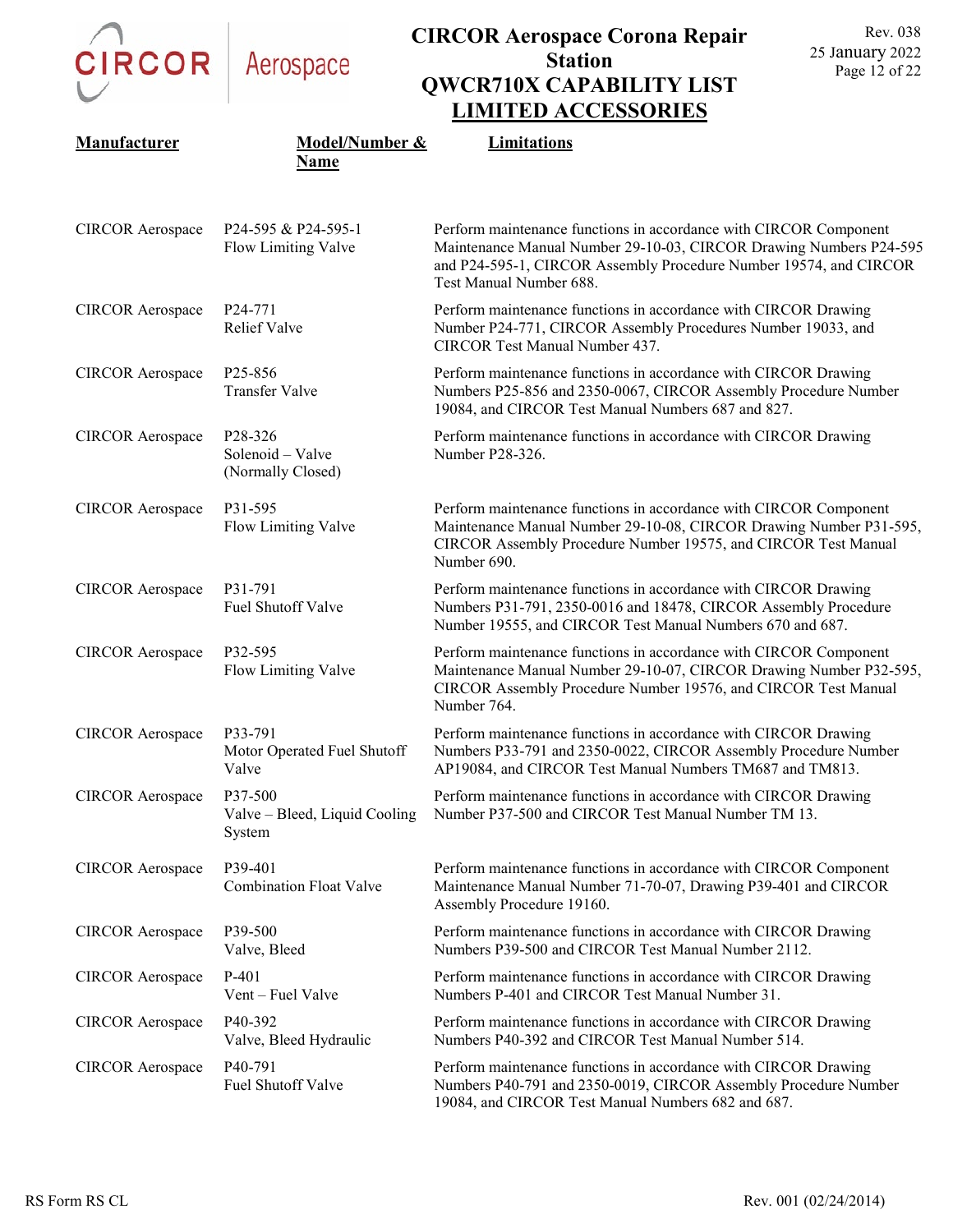

| Manufacturer            | Model/Number &<br>Name                                   | Limitations                                                                                                                                                                                 |
|-------------------------|----------------------------------------------------------|---------------------------------------------------------------------------------------------------------------------------------------------------------------------------------------------|
| <b>CIRCOR</b> Aerospace | P41-791<br>Fuel Shutoff Valve                            | Perform maintenance functions in accordance with CIRCOR Drawing<br>Numbers P41-791 and 2350-0020, CIRCOR Assembly Procedure Number<br>19084, and CIRCOR Test Manual Numbers 681 and 687.    |
| <b>CIRCOR</b> Aerospace | P44-771<br><b>Relief Valve</b>                           | Perform maintenance functions in accordance with CIRCOR Drawing<br>Number P44-771, CIRCOR Assembly Procedure Number 19073, and<br>CIRCOR Test Manual Number 774.                            |
| <b>CIRCOR</b> Aerospace | P49-389<br>Valve, Check - Relief                         | Perform maintenance functions in accordance with CIRCOR Drawing<br>Number P49-389, CIRCOR Assembly Procedure Numbers 19006 and 19021,<br>and CIRCOR Test Manual Numbers 1 and 3.            |
| <b>CIRCOR</b> Aerospace | P50-500<br>Valve, Bleed                                  | Perform maintenance function in accordance with CIRCOR drawing number<br>P50-500 and CIRCOR Test Manual 13.                                                                                 |
| <b>CIRCOR Aerospace</b> | P53-401-1<br>Sump Drain Float Valve                      | Perform maintenance functions in accordance with CIRCOR Drawing<br>Number P53-401-1, CMM 71-70-02, CIRCOR Test Manual Number TM486,<br>and Service Bulletin Number P53-401-28-1.            |
| <b>CIRCOR</b> Aerospace | P64-776<br>Relief Valve - Cart. Hydraulic<br>Pilot Oper. | Perform maintenance functions in accordance with CIRCOR Drawing<br>Number P64-776, Assembly Instructions Number 191034 and CIRCOR Test<br>Manual Number 949.                                |
| <b>CIRCOR</b> Aerospace | P65-673<br><b>Relief Valve</b>                           | Perform maintenance functions in accordance with CIRCOR Drawing<br>Number P65-673 and CIRCOR Test Manual Number 3.                                                                          |
| <b>CIRCOR</b> Aerospace | P <sub>66</sub> -526<br>Automatic Vent Valve             | Perform maintenance functions in accordance with CIRCOR Drawing<br>Number P66-526, CIRCOR CMM 35-10-02 and CIRCOR Test Manual<br>Number 5.                                                  |
| <b>CIRCOR</b> Aerospace | P <sub>67</sub> -433<br>Fuel - Check Valve, Manifold     | Perform maintenance functions in accordance with CIRCOR Drawing<br>Number P67-433 and CIRCOR Test Manual Number 593.                                                                        |
| <b>CIRCOR</b> Aerospace | P71-533<br>Check Valve                                   | Perform maintenance functions in accordance with CIRCOR Drawing<br>Number P71-533 and CIRCOR Test Manual Number 465.                                                                        |
| <b>CIRCOR Aerospace</b> | <b>P75-533- SERIES</b><br>Check Valve                    | Perform maintenance functions in accordance with CIRCOR Drawing<br>Number P75-533, CIRCOR Assembly Instructions Number 19021, and<br>CIRCOR Test Manual Number 1.                           |
| <b>CIRCOR</b> Aerospace | P76-356<br>Check Valve                                   | Perform maintenance functions in accordance with CIRCOR Drawing<br>Number P76-356 and CIRCOR Test Manual Number 1.                                                                          |
| <b>CIRCOR</b> Aerospace | P9-856<br><b>Interconnect Shutoff Valve</b>              | Perform maintenance functions in accordance with CIRCOR Drawing<br>Numbers P9-856 and 2350-0023, CIRCOR Assembly Procedure Number<br>19555, and CIRCOR Test Manual Numbers 687 and 709.     |
| <b>CIRCOR Aerospace</b> | P <sub>92</sub> -717<br>Low Pressure Shut-Off Valve      | Perform maintenance functions in accordance with CIRCOR Drawing<br>Number P92-717 and Test Manual Number 1426.                                                                              |
| <b>CIRCOR Aerospace</b> | RV05-185<br>Relief Valve                                 | Perform maintenance functions in accordance with CIRCOR Drawing<br>Number RV05-185, CIRCOR Assembly Procedure Number 19006, and<br><b>CIRCOR Test Manual Number 3.</b>                      |
| <b>CIRCOR Aerospace</b> | RV05-362<br>Relief Valve                                 | Perform maintenance functions in accordance with CIRCOR Drawing<br>Number RV05-362, CIRCOR Assembly Procedure Number 19006, and<br>CIRCOR Test Manual Number 1453.                          |
| <b>CIRCOR</b> Aerospace | RV05-455-Series                                          | Perform maintenance functions in accordance with CIRCOR Drawing<br>Number RV05-455-*, CIRCOR Assembly Procedure Number AP 19006,<br>Tech Data Drawing 2067 and CIRCOR Test Manual Number 3. |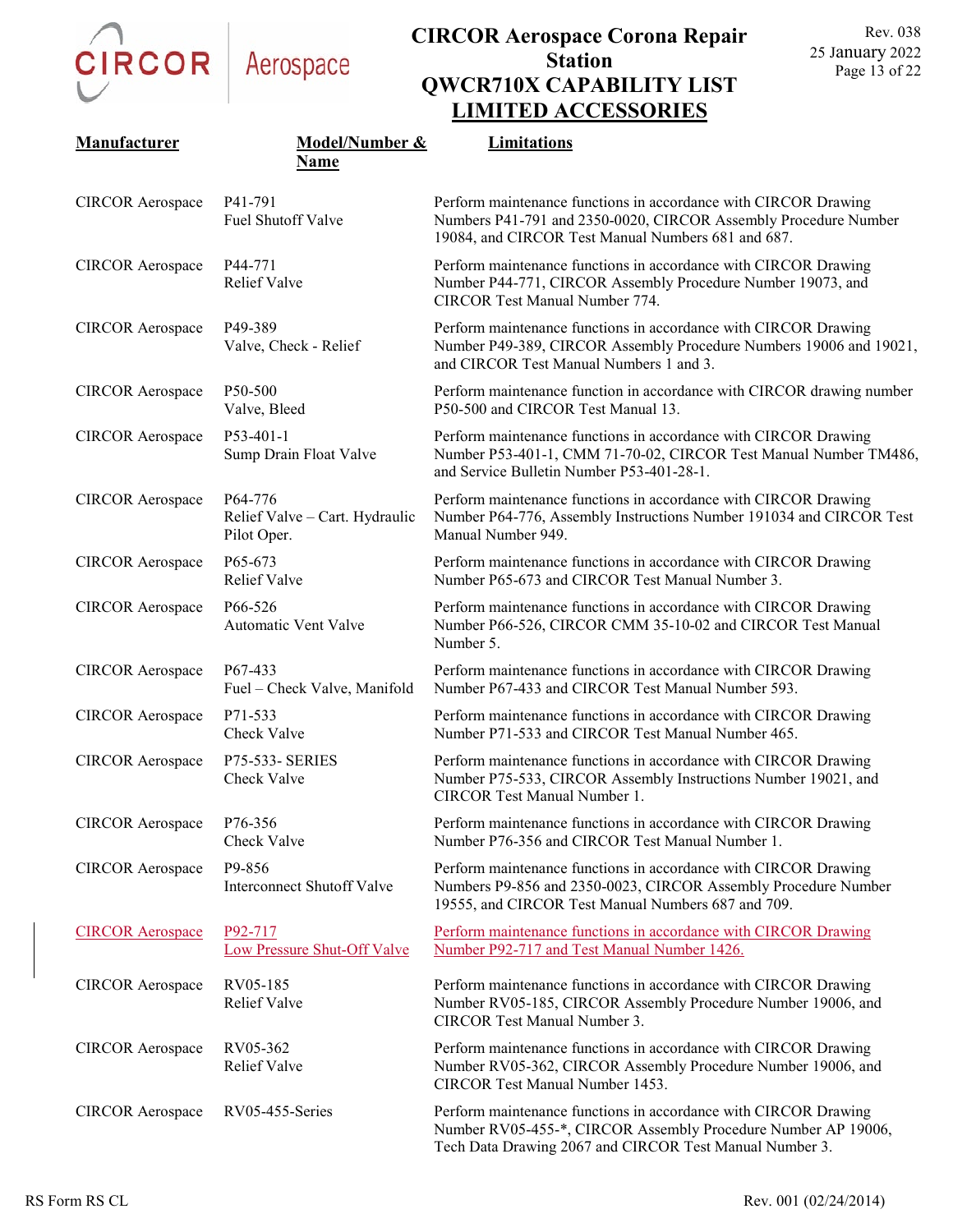CIRCOR Aerospace

|                         |                                        | LIMITED ACCESSORIES                                                                                                                                                                                                                                                                                                                                                      |
|-------------------------|----------------------------------------|--------------------------------------------------------------------------------------------------------------------------------------------------------------------------------------------------------------------------------------------------------------------------------------------------------------------------------------------------------------------------|
| Manufacturer            | <b>Model/Number &amp;</b><br>Name      | Limitations                                                                                                                                                                                                                                                                                                                                                              |
| <b>CIRCOR Aerospace</b> | RV05-594-Series<br><b>Relief Valve</b> | Perform maintenance functions in accordance with CIRCOR Drawing<br>Number RV05-594-* and CIRCOR Test Manual Number 3.                                                                                                                                                                                                                                                    |
| <b>CIRCOR</b> Aerospace | RV05-634<br><b>Relief Valve</b>        | Perform maintenance functions in accordance with CIRCOR Drawing<br>Number RV05-634 and CIRCOR Test Manual Number 1931.                                                                                                                                                                                                                                                   |
| <b>CIRCOR</b> Aerospace | RV05-662<br><b>Relief Valve</b>        | Perform maintenance functions in accordance with and alter in accordance<br>with CIRCOR drawing numbers RV05-662 and RV05-707, CIRCOR Test<br>Manual Number 3, and CIRCOR Assembly Procedure Number 19006.<br>Altering of part number RV05-662 is limited to data contained in CIRCOR<br>Drawing Number RV05-707 and results in the part number altered to RV05-<br>707. |
| <b>CIRCOR</b> Aerospace | RV05-685<br><b>Relief Valve</b>        | Perform maintenance functions in accordance with CIRCOR Drawing<br>Number RV05-685, CIRCOR Test Manual Number 2061.                                                                                                                                                                                                                                                      |
| <b>CIRCOR Aerospace</b> | RV05-707<br><b>Relief Valve</b>        | Perform maintenance functions in accordance with CIRCOR Drawing<br>Number RV05-707, CIRCOR Test Manual Number 3, and CIRCOR<br>Assembly Procedure Number 19006.                                                                                                                                                                                                          |
| <b>CIRCOR</b> Aerospace | RV05-708                               | Perform maintenance functions in accordance with CIRCOR Drawing<br>Number RV05-708, Assembly Procedure Number 19006 and CIRCOR Test<br>Manual Number 3.                                                                                                                                                                                                                  |
| <b>CIRCOR Aerospace</b> | RV49-25<br><b>Relief Valve</b>         | Perform maintenance functions in accordance with CIRCOR Drawing<br>Number RV49-25 and CIRCOR Test Manual Number 25.                                                                                                                                                                                                                                                      |
| <b>CIRCOR Aerospace</b> | RV51-50<br><b>Relief Valve</b>         | Perform maintenance functions in accordance with CIRCOR Drawing<br>Number RV51-50, 2063, and CIRCOR Test Manual Number 1137.                                                                                                                                                                                                                                             |
| <b>CIRCOR Aerospace</b> | RV51-59<br><b>Relief Valve</b>         | Perform maintenance functions in accordance with CIRCOR Drawing<br>Number RV51-59, RV51-59 PL, Assembly Procedure 19007, and CIRCOR<br>Test Manual Number 1201.                                                                                                                                                                                                          |
| <b>CIRCOR</b> Aerospace | RV51-133-Series<br><b>Relief Valve</b> | Perform maintenance functions in accordance with CIRCOR Drawing<br>Number RV51-133* and CIRCOR Test Manual Number 3.                                                                                                                                                                                                                                                     |
| <b>CIRCOR</b> Aerospace | RV51-160<br><b>Relief Valve</b>        | Perform maintenance functions in accordance with CIRCOR Drawing<br>Number RV51-160, CIRCOR Operation & Maintenance Manual No. OMM-<br>RV51-160, Assembly Instructions No. 19007, and CIRCOR Test Manual<br>Number 2033.                                                                                                                                                  |
| <b>CIRCOR</b> Aerospace | RV52-55<br><b>Relief Valve</b>         | Perform maintenance functions in accordance with CIRCOR Drawing<br>Number RV52-55, CIRCOR Assembly Procedure Number 19007, and<br><b>CIRCOR Test Manual Number 3.</b>                                                                                                                                                                                                    |
| <b>CIRCOR</b> Aerospace | RV56-19<br>Valve - Relief              | Perform maintenance functions in accordance with CIRCOR Drawing<br>Number RV56-19and CIRCOR Test Manual Number 1766.                                                                                                                                                                                                                                                     |
| <b>CIRCOR</b> Aerospace | RV57-11<br><b>Relief Valve</b>         | Perform maintenance functions in accordance with CIRCOR Drawing<br>Number RV57-11, Assembly Instructions Number 19644 and CIRCOR Test<br>Manual Number 944.                                                                                                                                                                                                              |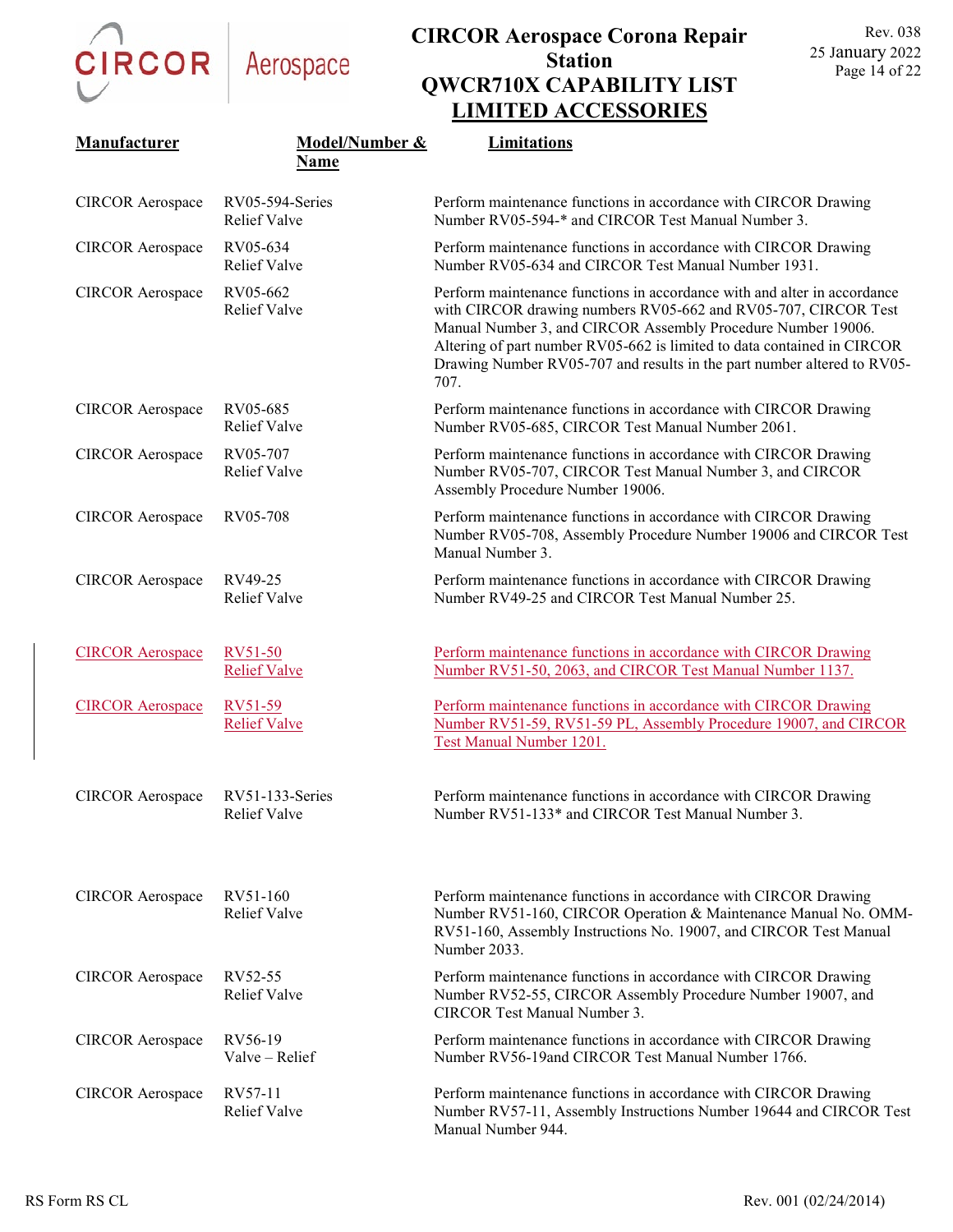

| Manufacturer            | Model/Number &                                          | Limitations                                                                                                                                                       |
|-------------------------|---------------------------------------------------------|-------------------------------------------------------------------------------------------------------------------------------------------------------------------|
|                         | <b>Name</b>                                             |                                                                                                                                                                   |
| <b>CIRCOR</b> Aerospace | RV99-162<br>Thermal Relief Valve                        | Perform maintenance functions in accordance with CIRCOR Drawing<br>Number RV99-162 and CIRCOR Test Manual Number TM1326.                                          |
| <b>CIRCOR Aerospace</b> | RV99-163-Series<br>Relief Valve                         | Perform maintenance functions in accordance with CIRCOR Drawing<br>Number RV99-163-3and CIRCOR Test Manual Number TM1369.                                         |
| <b>CIRCOR Aerospace</b> | RV99-199<br>Thermal Relief Valve                        | Perform maintenance functions in accordance with CIRCOR Drawing<br>Number RV99-199 and CIRCOR Test Manual Number 1401.                                            |
| <b>CIRCOR Aerospace</b> | RV99-250<br>Thermal Relief Valve                        | Perform maintenance functions in accordance with CIRCOR Drawing<br>Number RV99-250 and CIRCOR Test Manual Number 1635.                                            |
| <b>CIRCOR Aerospace</b> | RV99-288<br>Tire Relief Valve                           | Perform maintenance functions in accordance with CIRCOR Drawing<br>Number RV99-288 and CIRCOR Test Manual Number 1755.                                            |
| <b>CIRCOR Aerospace</b> | RV99-293<br>Valve-Dive Wing Auxiliary<br>Tank           | Perform maintenance functions in accordance with CIRCOR Drawing<br>Number RV99-293 and CIRCOR Test Manual Number 1771.                                            |
| <b>CIRCOR Aerospace</b> | RV99-294 Series<br>Tire Fill/Relief Valve               | Perform maintenance functions in accordance with CIRCOR Drawing<br>Number RV99-294 and CIRCOR Test Manual Number 1754.                                            |
| <b>CIRCOR Aerospace</b> | RV99-296<br>Relief Valve                                | Perform maintenance functions in accordance with CIRCOR Drawing<br>Number RV99-296, CIRCOR Assembly Procedure Number 19223 and<br>CIRCOR Test Manual Number 1760. |
| <b>CIRCOR</b> Aerospace | RV99-385<br>Valve-Dive, Fuel Feed Tank                  | Perform maintenance functions in accordance with CIRCOR Drawing<br>Number RV99-385 and CIRCOR Test Manual Number 1532.                                            |
| <b>CIRCOR Aerospace</b> | RV99-392<br>Priority Valve                              | Perform maintenance functions in accordance with CIRCOR Drawing<br>Number RV99-392, 2041 and CIRCOR Test Manual Number 1925.                                      |
| <b>CIRCOR Aerospace</b> | SV04-5<br>Solenoid Valve 3 Way 2                        | Perform maintenance functions in accordance with CIRCOR Drawing<br>Number SV04-5 and CIRCOR Test Manual Number 834 Service Bulletin<br>SV04-5.                    |
| <b>CIRCOR Aerospace</b> | SV10 Series<br>Solenoid Valve                           | Perform maintenance functions in accordance with CIRCOR Drawing<br>Number SV10-Series and CIRCOR Test Manual Number SV Series.                                    |
| <b>CIRCOR</b> Aerospace | SV20 Series<br>Solenoid Valve                           | Perform maintenance functions in accordance with CIRCOR Drawing<br>Number SV20-Series and CIRCOR Test Manual Number SV Series.                                    |
| <b>CIRCOR</b> Aerospace | SV30 Series<br>Solenoid Valve                           | Perform maintenance functions in accordance with CIRCOR Drawing<br>Number SV30-Series and CIRCOR Test Manual Number SV Series.                                    |
| <b>CIRCOR</b> Aerospace | SV99-234<br>Solenoid Valve                              | Perform maintenance functions in accordance with CIRCOR Drawing<br>Number SV99-234 and CIRCOR Test Manual Number 1780.                                            |
| <b>CIRCOR Aerospace</b> | SV99-239<br>Water Drain Valve                           | Perform maintenance functions in accordance with CIRCOR Drawing<br>Number SV99-239 and CIRCOR Test Manual Number 1793.                                            |
| <b>CIRCOR</b> Aerospace | SV99-334<br>Drain Valve                                 | Perform maintenance functions in accordance with CIRCOR Drawing<br>Number SV99-334 and CIRCOR Test Manual TM1903.                                                 |
| <b>CIRCOR</b> Aerospace | SV99-344<br>Valve-Fuel Motive Flow<br>Solenoid Operated | Perform maintenance functions in accordance with CIRCOR Drawing<br>Number SV99-344 and CIRCOR Test Manual TM1764.                                                 |
| <b>CIRCOR</b> Aerospace | SV99-352<br><b>Electric Bleed Valve</b>                 | Perform maintenance functions in accordance with CIRCOR Drawing<br>Number SV99-352 and CIRCOR Test Manual TM1917.                                                 |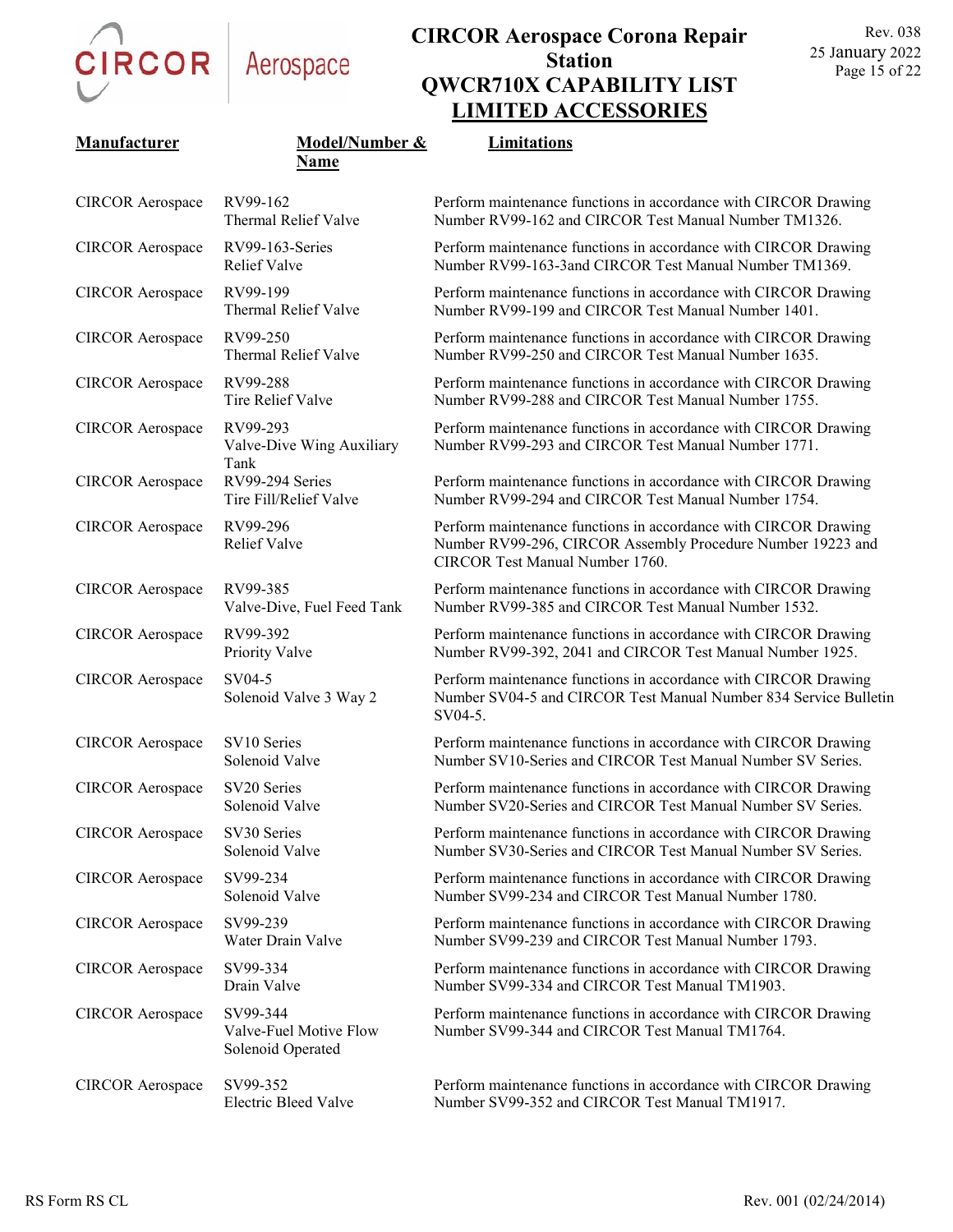

| Manufacturer            | Model/Number &<br>Name                                     | ENTERPRISO STARS<br>Limitations                                                                                                                                                                                                                                                    |
|-------------------------|------------------------------------------------------------|------------------------------------------------------------------------------------------------------------------------------------------------------------------------------------------------------------------------------------------------------------------------------------|
| <b>CIRCOR</b> Aerospace | SV99-354-1<br>Solenoid Valve                               | Perform maintenance functions in accordance with CIRCOR Drawing<br>Number SV99-354-1, CIRCOR Assembly Procedure Number 19276, and<br>CIRCOR Test Manual Number 1923.                                                                                                               |
| <b>CIRCOR</b> Aerospace | T9432T1-6CC<br>Shutoff Valve                               | Perform maintenance functions in accordance with CIRCOR Drawing<br>Numbers 9400-6CC and 9400-XCC and CIRCOR Test Manual Number<br>TM10.                                                                                                                                            |
| <b>CIRCOR</b> Aerospace | V <sub>1</sub> -4307<br><b>Combination Float Valve</b>     | Perform maintenance functions in accordance with CIRCOR Drawing<br>Number V1-4307 and CIRCOR Test Manual Number 399.                                                                                                                                                               |
| <b>CIRCOR</b> Aerospace | $V1-4360$ -Series<br>Self-Resetting Fuse Valve<br>Assembly | Perform maintenance functions in accordance with CIRCOR Component<br>Maintenance Manual Number 32-32-01, CIRCOR Drawing Number V1-4360-<br>all series, CIRCOR Assembly Procedure Number 19105, and CIRCOR Test<br>Manual Number 706.                                               |
| <b>CIRCOR</b> Aerospace | V2-4360-Series<br>Self-Resetting Fuse Valve<br>Assembly    | Perform maintenance functions in accordance with CIRCOR Component<br>Maintenance Manual Number 29-10-02, CIRCOR Drawing Number V2-4360-<br>all series, CIRCOR Assembly Procedure Number 19104, and CIRCOR Test<br>Manual Number 707.                                               |
| <b>CIRCOR</b> Aerospace | V6-4360-Series<br>Self-Resetting Fuse Valve<br>Assembly    | Perform maintenance functions in accordance with CIRCOR Component<br>Maintenance Manual Number 29-10-01, CIRCOR Drawing Number V6-4360-<br>all series, CIRCOR Assembly Procedure Number 19578, CIRCOR Test<br>Manual Number 787, and CIRCOR Service Bulletin Number V6-4360-29-01. |
| <b>CIRCOR</b> Aerospace | Z00CV00-4<br>Valve - Check                                 | Perform maintenance functions in accordance with CIRCOR Drawing<br>Number Z00CV00-4 and CIRCOR Test Procedure Number ZTP-2.                                                                                                                                                        |
| <b>CIRCOR</b> Aerospace | Z00RV00-21<br>Valve Assembly Relief                        | Perform maintenance functions in accordance with CIRCOR Drawing<br>Number Z00RV00-21, CIRCOR Test Procedure Number ZTP-173 and<br>Service Bulletin 38 52810-2-04.                                                                                                                  |
| <b>CIRCOR</b> Aerospace | Z00RV00-22<br>Relief Bleed Valve                           | Perform maintenance functions in accordance with CIRCOR Drawing<br>Number Z00RV00-22 and CIRCOR Test Procedure Number ZTP-30.                                                                                                                                                      |
| <b>CIRCOR Aerospace</b> | Z01CV08-1<br>Valve, Check                                  | Perform maintenance functions in accordance with CIRCOR Drawing<br>Number Z01CV08-1 and CIRCOR Test Procedure Number ZTP-100.                                                                                                                                                      |
| <b>CIRCOR Aerospace</b> | Z02CV06-6<br>Valve Manifold-Fuel Check                     | Perform maintenance functions in accordance with CIRCOR Drawing<br>Number Z02CV06-6 and CIRCOR Test Procedure Number ZTP-66.                                                                                                                                                       |
| <b>CIRCOR</b> Aerospace | Z02CV10-5<br>Crossfeed Check Valve                         | Perform maintenance functions in accordance with CIRCOR Drawing<br>Number Z02CV10-5 and CIRCOR Test Manual Number 1.                                                                                                                                                               |
| <b>CIRCOR</b> Aerospace | Z02CV20-6<br>Fuel Vent Valve                               | Perform maintenance functions in accordance with CIRCOR Drawing<br>Number Z02CV20-6 and CIRCOR Acceptance Test Procedure Number<br>ZTP-216.                                                                                                                                        |
| <b>CIRCOR Aerospace</b> | Z02HV04-3<br>Shutoff Valve with Bypass                     | Perform maintenance functions in accordance with CIRCOR Drawing<br>Number Z02HV04-3 and CIRCOR Acceptance Test Procedure Number<br>ZTP-127.                                                                                                                                        |
| <b>CIRCOR</b> Aerospace | Z02HV12-1<br>Valve - Drain                                 | Perform maintenance functions in accordance with CIRCOR Drawing<br>Number Z02HV12-1 and CIRCOR CMM 38-30-03.                                                                                                                                                                       |
| <b>CIRCOR</b> Aerospace | Z02RV12-6<br>Valve-Climb Fuel Feed Tank                    | Perform maintenance functions in accordance with CIRCOR Drawing<br>Number Z02RV12-6 and CIRCOR Test Manual Number 1533.                                                                                                                                                            |
| <b>CIRCOR</b> Aerospace | ZB3HV04-1<br>Master Cylinder Bleed Valve                   | Perform maintenance functions in accordance with CIRCOR Drawing<br>Number ZB3HV04-1 and CIRCOR Acceptance Test Procedure number<br>ZTP-131.                                                                                                                                        |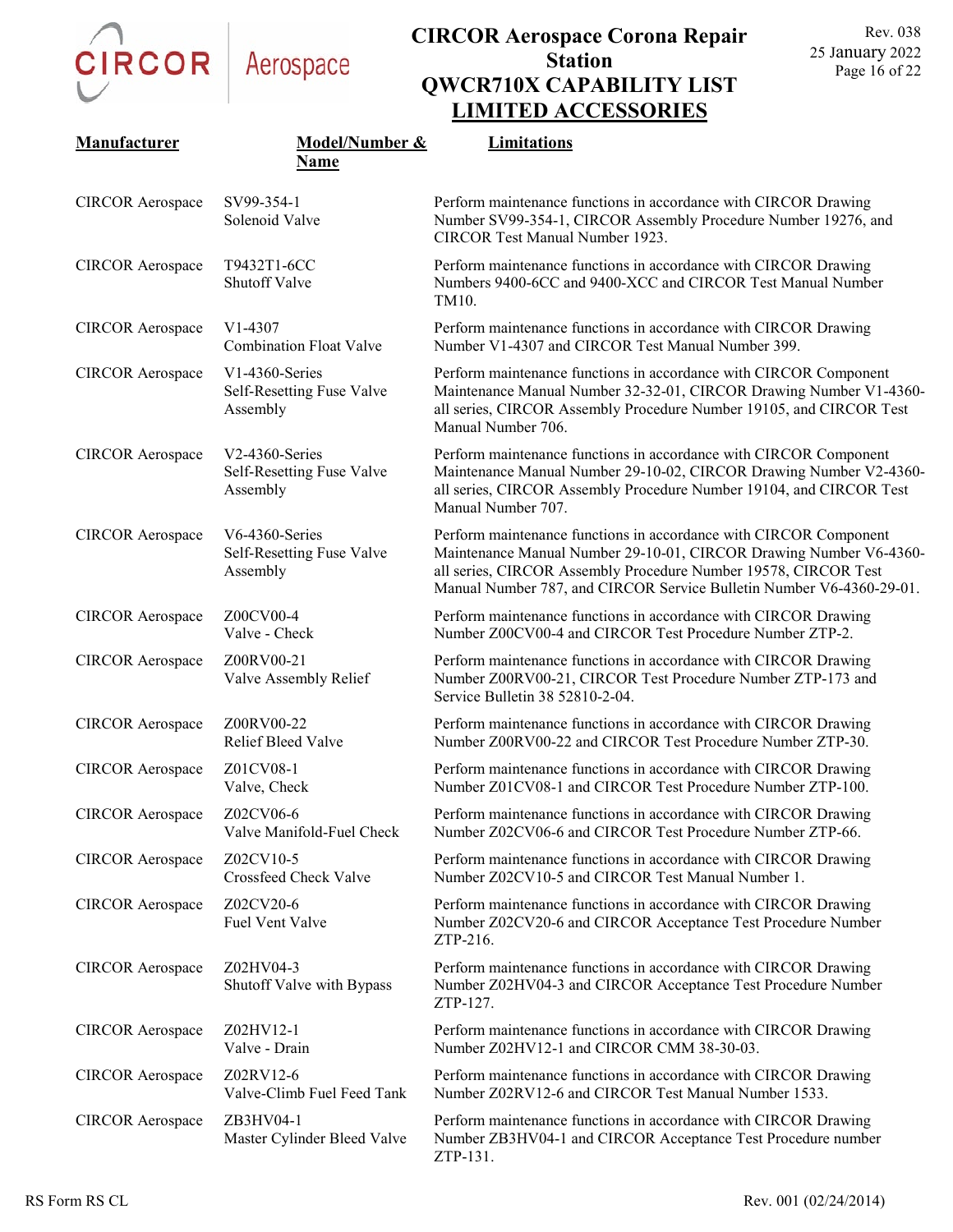CIRCOR

| Manufacturer            | Model/Number &                                           | <b>Limitations</b>                                                                                                                                                                                                                                                    |
|-------------------------|----------------------------------------------------------|-----------------------------------------------------------------------------------------------------------------------------------------------------------------------------------------------------------------------------------------------------------------------|
|                         | <b>Name</b>                                              |                                                                                                                                                                                                                                                                       |
| <b>CIRCOR Aerospace</b> | ZCV39<br>Valve                                           | Perform maintenance functions in accordance with CIRCOR Drawing<br>Number ZCV39 and Assembly Procedure Number AP19348.                                                                                                                                                |
| <b>CIRCOR Aerospace</b> | ZCV55-*<br>Check Valve Assy - Hydraulic                  | Perform maintenance functions in accordance with CIRCOR Drawing<br>Number ZCV55-* and CIRCOR Test Procedure TM 1.                                                                                                                                                     |
| <b>CIRCOR</b> Aerospace | $ZCV63-4$<br>Check Valve                                 | Perform maintenance functions in accordance with CIRCOR Drawing<br>Number ZCV63-4, CIRCOR Assembly Procedure 19327, and CIRCOR Test<br>Procedure Number ZTP-154.                                                                                                      |
| <b>CIRCOR Aerospace</b> | ZCV63-Series<br>Valve - Nonreturn Inline<br>Hydraulic    | Perform maintenance functions in accordance with CIRCOR CMM Number<br>29-10-14 Drawing Number ZCV63-** (part # suffix), CIRCOR Assembly<br>Procedure 19327, Service Bulletin ZCV63-29-01for -6 and -6-1 Suffix Part<br>#'s, and CIRCOR Test Procedure Number ZTP-154. |
| <b>CIRCOR Aerospace</b> | ZCV64- Series<br>Valve - Nonreturn Inline<br>Hydraulic   | Perform maintenance functions in accordance with CIRCOR CMM Number<br>29-10-05, Drawing Number ZCV64-** (part # suffix), CIRCOR Assembly<br>Procedure 19320, and CIRCOR Test Procedure Number ZTP-154.                                                                |
| <b>CIRCOR Aerospace</b> | ZCV66 and ZCV66-1<br>Hydraulic Non-Return Valve          | Perform maintenance functions in accordance with CIRCOR Component<br>Maintenance Manual Number 29-10-13, CIRCOR Service Bulletin Number<br>ZCV66-29-02, CIRCOR Drawing Numbers ZCV66 and ZCV66-1, and<br>CIRCOR Acceptance Test Procedure Number ZTP-148.             |
| <b>CIRCOR Aerospace</b> | ZCV67 and ZCV67-1<br>Hydraulic Non-Return Valve          | Perform maintenance functions in accordance with CIRCOR Component<br>Maintenance Manual Number 29-10-16, CIRCOR Service Bulletin Number<br>ZCV67-29-01 & 02, CIRCOR Drawing Numbers ZCV67 and ZCV67-1, and<br>CIRCOR Acceptance Test Procedure Number ZTP-148.        |
| <b>CIRCOR Aerospace</b> | ZCV93-Series                                             | Perform maintenance functions in accordance with CIRCOR Drawing<br>Number ZCV93-101-103.                                                                                                                                                                              |
| <b>CIRCOR Aerospace</b> | ZCV111-1<br>Drain Valve                                  | Perform maintenance functions in accordance with CIRCOR Component<br>Maintenance Manual Number 38-30-05, CIRCOR Drawing Number ZCV111-<br>* and CIRCOR Test Procedure Number ZTP-99.                                                                                  |
| <b>CIRCOR Aerospace</b> | ZCV157-1<br>Hydraulic Check Valve                        | Perform maintenance functions in accordance with CIRCOR Drawing<br>Number ZCV157-1 and CIRCOR Acceptance Test Procedure Number<br>ZTP-176.                                                                                                                            |
| <b>CIRCOR</b> Aerospace | <b>ZCV159</b><br>Thermal Relief Valve                    | Perform maintenance functions in accordance with CIRCOR Drawing<br>Number ZCV159 and CIRCOR Acceptance Test Procedure Number ZTP101.                                                                                                                                  |
| <b>CIRCOR</b> Aerospace | <b>ZCV171</b><br>Non-Return Valve LP Motive<br>Fuel Line | Perform maintenance functions in accordance with CIRCOR Drawing<br>Number ZCV171 and CIRCOR Acceptance Test Procedure Number<br>ZTP-187.                                                                                                                              |
| <b>CIRCOR</b> Aerospace | ZCV173-1, $-3 & 5$<br>Drain Valve                        | Perform maintenance functions in accordance with CIRCOR Component<br>Maintenance Manual Number 38-30-07, CIRCOR Drawing Number ZCV173,<br>and CIRCOR Test Manual Number ZTP-107.                                                                                      |
| <b>CIRCOR</b> Aerospace | <b>ZCV175</b><br>Flapper Valve - Outer /<br>Feeder Tank  | Perform maintenance functions in accordance with CIRCOR Drawing<br>Number ZCV175, and CIRCOR Test Procedure Number ZTP-133.                                                                                                                                           |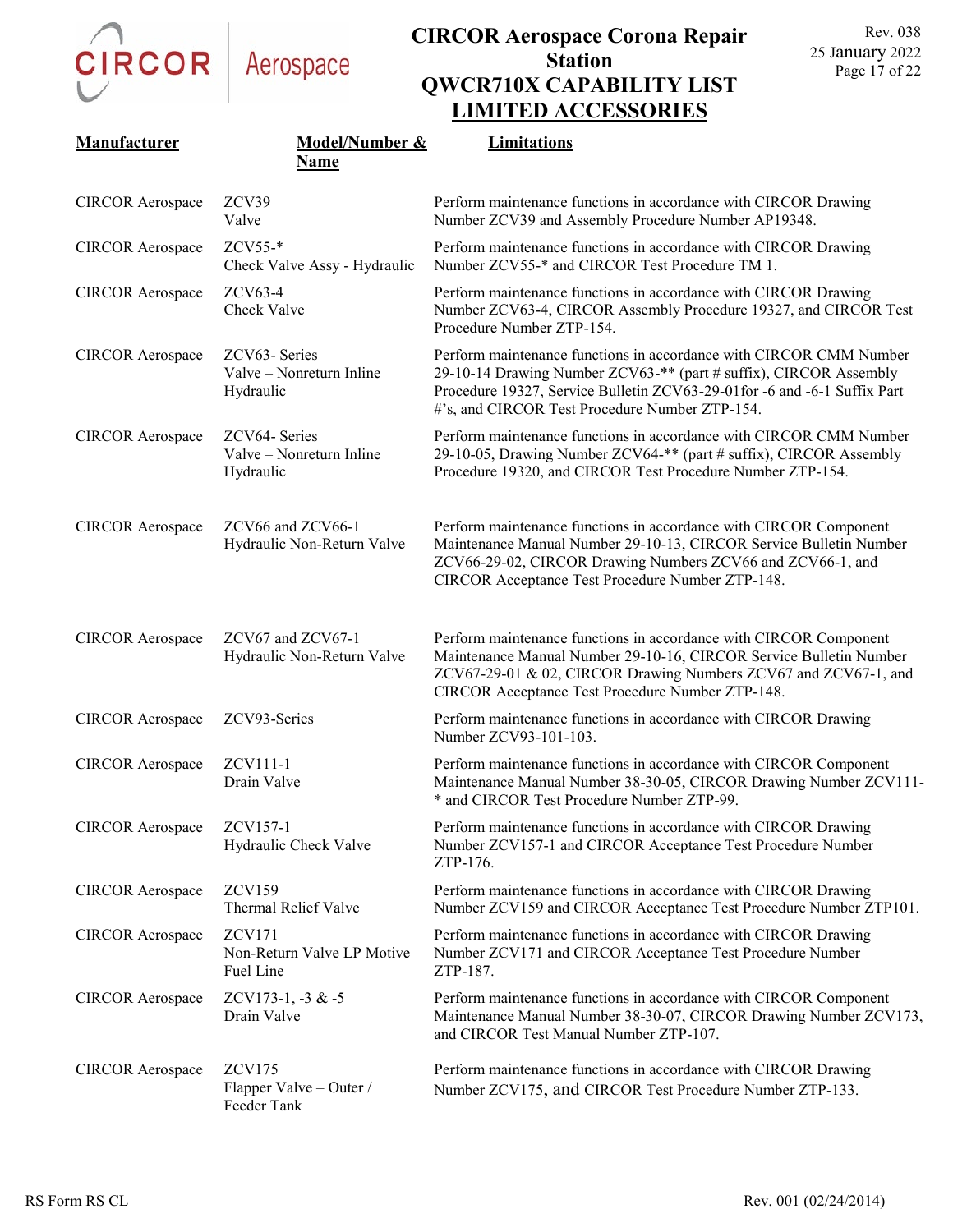

|                         |                                                      | ении тер несевью отмы                                                                                                                                                                                     |
|-------------------------|------------------------------------------------------|-----------------------------------------------------------------------------------------------------------------------------------------------------------------------------------------------------------|
| Manufacturer            | Model/Number &<br>Name                               | Limitations                                                                                                                                                                                               |
| <b>CIRCOR</b> Aerospace | ZCV175-1<br>Flapper Valve-Outer/Feeder<br>Tank       | Perform maintenance functions in accordance with CIRCOR Component<br>Maintenance Manual 28-20-02, CIRCOR Drawing Number ZCV175-1, and<br>CIRCOR Acceptance Test Procedure Number ZTP-133.                 |
| <b>CIRCOR</b> Aerospace | <b>ZCV176</b><br>Tank Flapper Valve                  | Perform maintenance functions in accordance with CIRCOR Drawing<br>Component Maintenance Manual Number 28-20-01, CIRCOR Drawing<br>Number ZCV176, and CIRCOR Acceptance Test Procedure Number<br>ZTP-132. |
| <b>CIRCOR</b> Aerospace | <b>ZCV177</b><br>Seal Valve - Crew System            | Perform maintenance functions in accordance with CIRCOR Drawing<br>Number ZCV177 and CIRCOR Acceptance Test Procedure Number<br>ZTP-144.                                                                  |
| <b>CIRCOR</b> Aerospace | <b>ZCV178</b><br>Seal Valve - Passenger<br>System    | Perform maintenance functions in accordance with CIRCOR Drawing<br>Number ZCV178 and CIRCOR Acceptance Test Procedure Number<br>ZTP-136.                                                                  |
| <b>CIRCOR</b> Aerospace | <b>ZCV179</b><br>Selector Valve - Oxygen<br>System   | Perform maintenance functions in accordance with CIRCOR Drawing<br>Number ZCV179 and CIRCOR Acceptance Test Procedure Number<br>ZTP-139.                                                                  |
| <b>CIRCOR</b> Aerospace | <b>ZCV180</b><br>Separation Valve - Oxygen<br>System | Perform maintenance functions in accordance with CIRCOR Drawing<br>Number ZCV180 and CIRCOR Acceptance Test Procedure Number<br>ZTP-140.                                                                  |
| <b>CIRCOR</b> Aerospace | ZCV183-4<br>Pilot Check Valve                        | Perform maintenance functions in accordance with CIRCOR Drawing<br>Number ZCV183-4, CIRCOR Assembly Procedure Number 19173, and<br>CIRCOR Acceptance Test Procedure Number ZTP-181.                       |
| <b>CIRCOR</b> Aerospace | <b>ZCV187</b><br>Shuttle Valve - Oxygen<br>System    | Perform maintenance functions in accordance with CIRCOR Drawing<br>Number ZCV187 and CIRCOR Acceptance Test Procedure Number<br>ZTP-137.                                                                  |
| <b>CIRCOR</b> Aerospace | ZCV193-6<br>Double Shuttle Valve                     | Perform maintenance functions in accordance with CIRCOR Component<br>Maintenance Manual Number 29-10-19, CIRCOR Drawing Number ZCV193-<br>6 and CIRCOR Test Manual Number 1767.                           |
| <b>CIRCOR</b> Aerospace | <b>ZCV195</b><br>Reservoir Vent Filter               | Perform maintenance functions in accordance with CIRCOR Drawing<br>Number ZCV195 and CIRCOR Acceptance Test Procedure Number<br>ZTP-125.                                                                  |
| <b>CIRCOR</b> Aerospace | ZCV198 & ZCV198-1<br>Drain Valve                     | Perform maintenance functions in accordance with CIRCOR Drawing<br>Numbers ZCV198 ZCV198-1 and CIRCOR Acceptance Test Procedure<br>Number ZTP-108.                                                        |
| <b>CIRCOR</b> Aerospace | ZCV199-1<br>Shuttle Valve                            | Perform maintenance functions in accordance with CIRCOR Drawing<br>Number ZCV199-1 and CIRCOR Acceptance Test Procedure Number<br>ZTP-130.                                                                |
| <b>CIRCOR</b> Aerospace | <b>ZCV205</b><br>Oxygen System Shuttle Valve         | Perform maintenance functions in accordance with CIRCOR Drawing<br>Number ZCV205 and CIRCOR Acceptance Test Procedure Number<br>ZTP-138.                                                                  |
| <b>CIRCOR Aerospace</b> | ZCV207- Series<br>Drain Valve                        | Perform maintenance functions in accordance with CIRCOR Drawing<br>Number ZCV207-* and CIRCOR Acceptance Test Procedure Number<br>ZTP-99.                                                                 |
| <b>CIRCOR</b> Aerospace | ZCV212<br>Double Check Valve                         | Perform maintenance functions in accordance with CIRCOR Component<br>Maintenance Manual Number 29-10-15, CIRCOR Drawing Number ZCV212,                                                                    |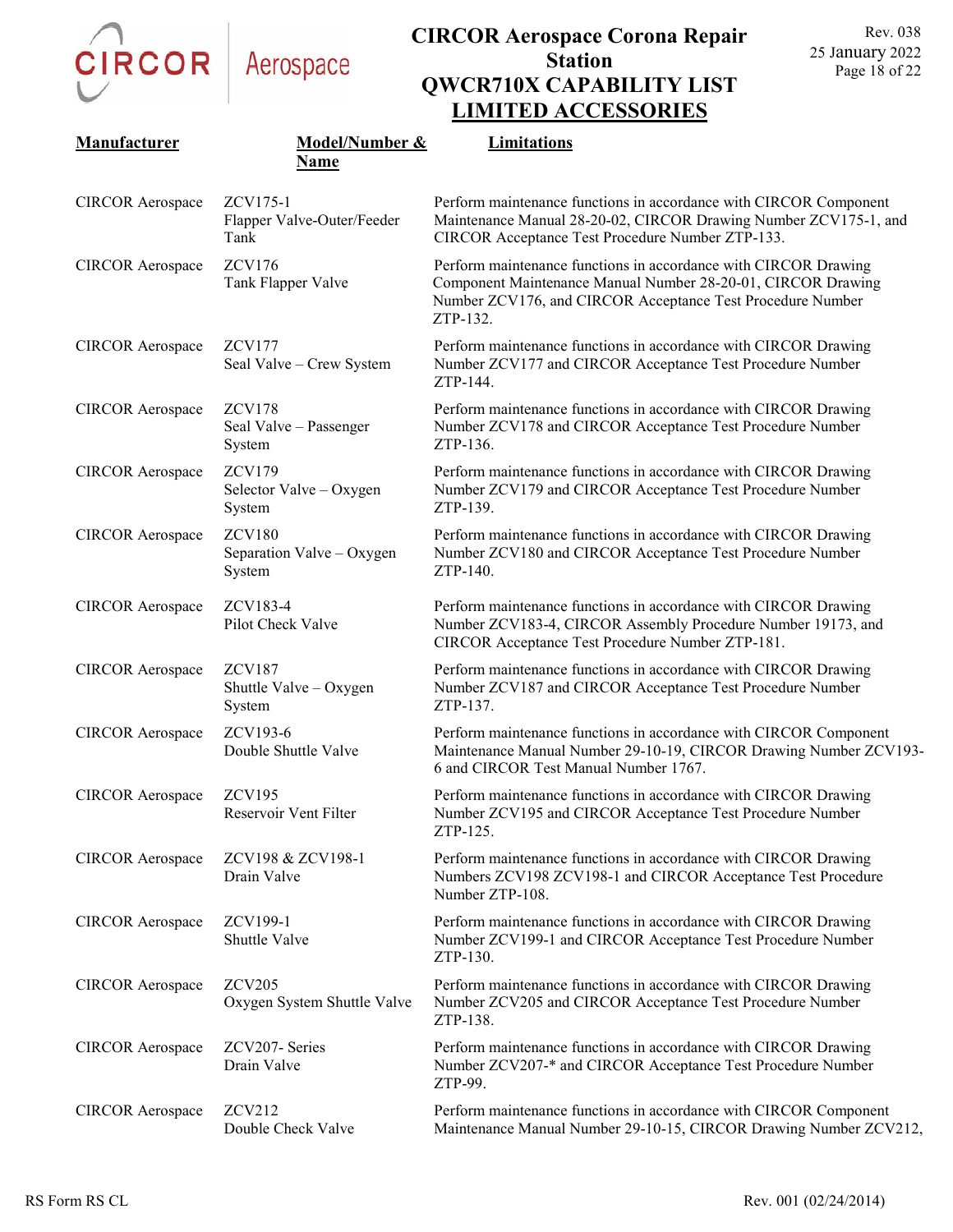CIRCOR

|                         |                                                            | <i>EXAMPLE ROOMS</i>                                                                                                                                                                                                        |
|-------------------------|------------------------------------------------------------|-----------------------------------------------------------------------------------------------------------------------------------------------------------------------------------------------------------------------------|
| Manufacturer            | Model/Number &<br>Name                                     | Limitations                                                                                                                                                                                                                 |
|                         |                                                            | CIRCOR Acceptance Test Procedure Number ZTP-157, and CIRCOR Service<br>Bulletin Number ZCV212-29-01.                                                                                                                        |
| <b>CIRCOR</b> Aerospace | ZCV229-3<br>Drain Valve                                    | Perform maintenance functions in accordance with CIRCOR Drawing<br>Number ZCV229-3.                                                                                                                                         |
| <b>CIRCOR</b> Aerospace | ZCV236-1<br>Oxygen System Shuttle Valve                    | Perform maintenance functions in accordance with CIRCOR Drawing<br>Number ZCV236-1 and CIRCOR Acceptance Test Procedure Number ZTP-<br>146.                                                                                 |
| <b>CIRCOR</b> Aerospace | ZCV238<br>Double Acting Drain Valve                        | Perform maintenance functions in accordance with CIRCOR Drawing<br>Number ZCV238 and CIRCOR Acceptance Test Procedure Number ZTP-151.                                                                                       |
| <b>CIRCOR</b> Aerospace | ZCV241 & ZCV241-1<br>Drain Valve                           | Perform maintenance functions in accordance with CIRCOR Component<br>Maintenance Manual Number 38-30-02, Service Bulletin ZCV241-*,<br>CIRCOR Drawing Numbers ZCV241 and ZCV241-1 and CIRCOR Test<br>Manual Number ZTP-202. |
| <b>CIRCOR</b> Aerospace | ZCV271<br>Drain Valve                                      | Perform maintenance functions in accordance with CIRCOR CMM Number<br>38-30-11, CIRCOR Drawing Number ZCV271 and CIRCOR Test Manual<br>Number 1525.                                                                         |
| <b>CIRCOR</b> Aerospace | ZCV72-Series<br>Valve - Check Inline,                      | Perform maintenance functions in accordance with CIRCOR Drawing<br>Number ZCV72-* and CIRCOR Test Manual Number 1.                                                                                                          |
| <b>CIRCOR</b> Aerospace | Hydraulic<br>ZF2CV06-1<br>Vacuum Break and Relief<br>Valve | Perform maintenance functions in accordance with CIRCOR Drawing<br>Number ZF2CV06-1 and CIRCOR Acceptance Test Procedure Number ZTP-<br>126.                                                                                |
| <b>CIRCOR</b> Aerospace | ZHA <sub>2</sub><br>Hydraulic Actuator Stick<br>Pusher     | Perform maintenance functions in accordance with CIRCOR Drawing<br>Number ZHA2, CIRCOR Assembly Procedure Number 19199, and CIRCOR<br>Test Manual Number 1548.                                                              |
| <b>CIRCOR</b> Aerospace | ZMV13<br>Firewall Shutoff Valve                            | Perform maintenance functions in accordance with CIRCOR Drawing<br>Number ZMV13 and CIRCOR Acceptance Test Procedure Number ZTP-86.                                                                                         |
| <b>CIRCOR</b> Aerospace | ZMV <sub>20</sub><br><b>Fuel Shutoff Valve</b>             | Perform maintenance functions in accordance with CIRCOR Drawing<br>Numbers ZMV20 and 2350-0103 and CIRCOR Test Manual Number 1531.                                                                                          |
| <b>CIRCOR Aerospace</b> | ZMV24<br>Fuel System Valve                                 | Perform maintenance functions in accordance with CIRCOR Drawing<br>Number ZMV24 and CIRCOR Test Manual Number 1543.                                                                                                         |
| <b>CIRCOR</b> Aerospace | ZMV28<br>Motor Operated Shutoff Valve                      | Perform maintenance functions in accordance with CIRCOR Drawing<br>Number ZMV28 and CIRCOR Test Manual Number 1568.                                                                                                         |
| <b>CIRCOR</b> Aerospace | ZMV28-12-2<br>Valve, Motor Operated                        | Perform maintenance functions in accordance with CIRCOR Drawing<br>Number ZMV28-12-2 and CIRCOR Test Manual Number 2094.                                                                                                    |
| <b>CIRCOR</b> Aerospace | Fire Shutoff<br>ZMV75<br>Fuel Shutoff Valve                | Perform maintenance functions in accordance with CIRCOR Drawing<br>Number ZMV75 and CIRCOR Test Manual Number 1544.                                                                                                         |
| <b>CIRCOR</b> Aerospace | ZMV81<br>Parking Brake Valve                               | Perform maintenance functions in accordance with CIRCOR Drawing<br>Number ZMV81, CIRCOR Assembly Procedure Number 19281, and<br>CIRCOR Test Manual Number 1523.                                                             |
| <b>CIRCOR Aerospace</b> | ZMV81-1<br>Valve, Parking Break                            | Perform maintenance functions in accordance with CIRCOR Drawing<br>Number ZMV81-1, CIRCOR Assembly Procedure Number AP 19281 and<br>CIRCOR Test Manual Number 1523.                                                         |
| <b>CIRCOR</b> Aerospace | ZMV82<br>Motor Operated Fire Shutoff<br>Valve              | Perform maintenance functions in accordance with CIRCOR Drawing<br>Number ZMV82 and CIRCOR Test Manual Number 2130.                                                                                                         |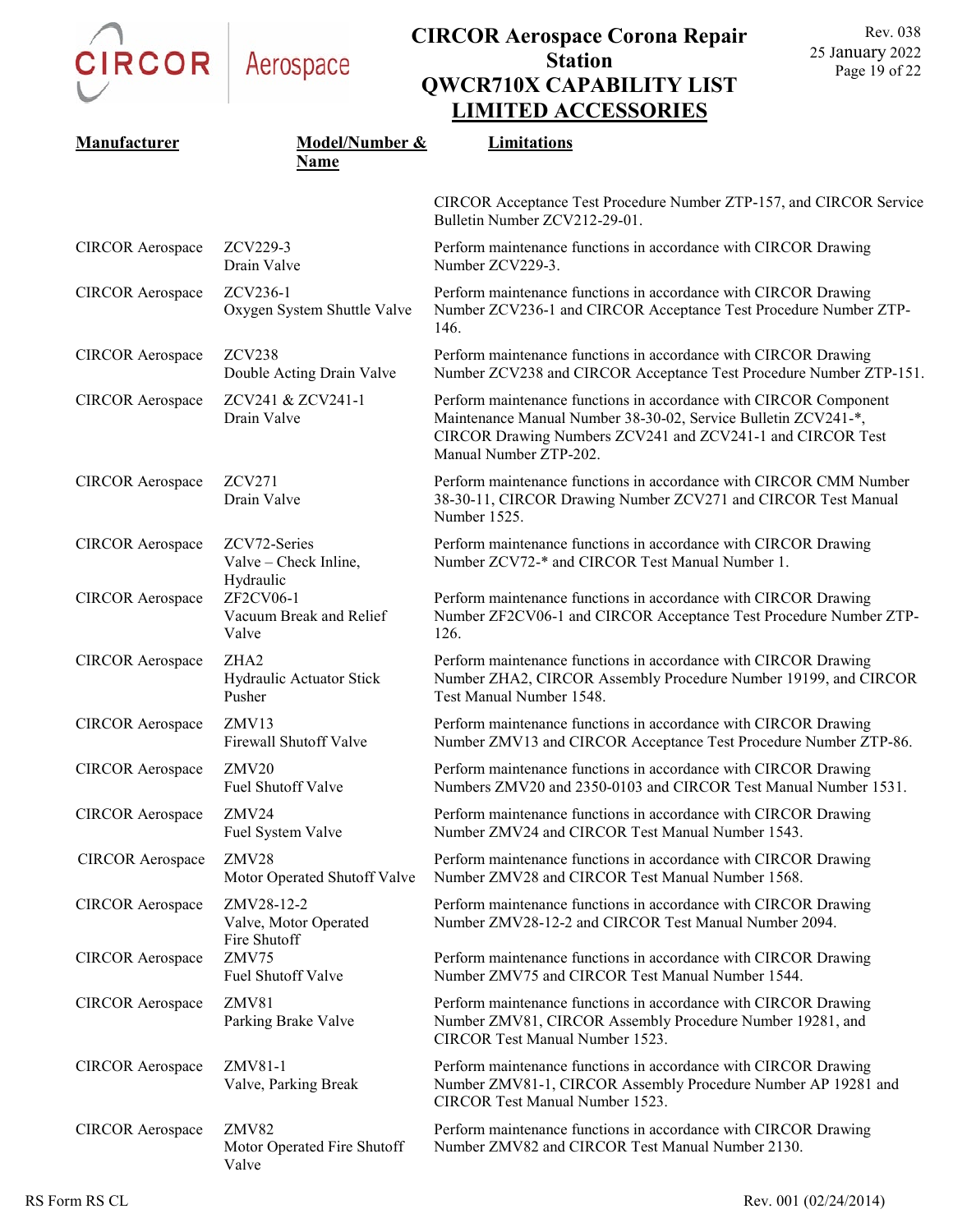CIRCOR

# Aerospace

|                         |                                                                          | LIMITED ACCESSUNIES                                                                                                                                                              |
|-------------------------|--------------------------------------------------------------------------|----------------------------------------------------------------------------------------------------------------------------------------------------------------------------------|
| Manufacturer            | <b>Model/Number &amp;</b><br>Name                                        | Limitations                                                                                                                                                                      |
| <b>CIRCOR</b> Aerospace | ZMV82-1<br>Motor Operated Fire Shutoff<br>Valve                          | Perform maintenance functions in accordance with CIRCOR Drawing<br>Number ZMV82-1, CIRCOR Test Manual Number ZMV82-1-ATP and<br>ZMV82-1M-001.                                    |
| <b>CIRCOR</b> Aerospace | ZRV46<br>Valve - Bypass, Generator,<br><b>TAGB</b>                       | Perform maintenance functions in accordance with CIRCOR Drawing<br>Number ZRV46 and CIRCOR Test Manual Number 1610.                                                              |
| <b>CIRCOR</b> Aerospace | ZRV80<br><b>Relief Valve</b>                                             | Perform maintenance functions in accordance with CIRCOR Drawing<br>Number ZRV80 and CIRCOR Acceptance Test Procedure Number ZTP-134.                                             |
| <b>CIRCOR</b> Aerospace | ZRV87-Series<br><b>Relief Restrictor Valve</b>                           | Perform maintenance functions in accordance with CIRCOR Drawing<br>Number ZRV87 and CIRCOR Acceptance Test Procedure Number ZTP-124.                                             |
| <b>CIRCOR Aerospace</b> | ZSV16<br>Valve - Sump Drain                                              | Perform maintenance functions in accordance with CIRCOR Drawing<br>Number ZSV16 and CIRCOR Acceptance Test Procedure Number 1549.                                                |
| <b>CIRCOR</b> Aerospace | ZSV17<br>Motor Operated Fuel Motive<br>Flow Valve                        | Perform maintenance functions in accordance with CIRCOR Drawing<br>Number ZSV17 and CIRCOR Acceptance Test Procedure Number ZTP-58.                                              |
| <b>CIRCOR</b> Aerospace | ZSV19-1<br><b>VALVE ASSY - SOLENOID</b><br>PNEUMATIC SYSTEM (NO)         | Perform maintenance functions in accordance with CIRCOR Drawing<br>Number ZSV19-1 and CIRCOR Acceptance Test Procedure Number ZTP-60.                                            |
| <b>CIRCOR</b> Aerospace | ZSV19-3<br><b>VALVE ASSY - SOLENOID</b><br>PNEUMATIC SYSTEM (NO)         | Perform maintenance functions in accordance with CIRCOR Drawing<br>Number ZSV19-3 and CIRCOR Acceptance Test Procedure Number ZTP-60.                                            |
| <b>CIRCOR Aerospace</b> | ZSV20-3<br>Valve Assy. Solenoid<br>Pneumatic System (Normally<br>Closed) | Perform maintenance functions in accordance with CIRCOR Drawing<br>Number ZSV20-3, SV-74 and CIRCOR Acceptance Test Procedure Number<br>ZTP-59.                                  |
| <b>CIRCOR</b> Aerospace | ZSV37<br>Valve-Fuel Cross Transfer<br>Solenoid Operated                  | Perform maintenance functions in accordance with CIRCOR Drawing<br>Number ZSV37 and CIRCOR Acceptance Test Procedure Number ZTP-191.                                             |
| <b>CIRCOR Aerospace</b> | ZSV48<br>Solenoid Operated Fuel Cross<br>Transfer Valve                  | Perform maintenance functions in accordance with CIRCOR Drawing<br>Number ZSV48, CIRCOR Assembly Procedure Number 19181, and CIRCOR<br>Acceptance Test Procedure Number ZTP-190. |
| <b>CIRCOR</b> Aerospace | <b>ZSV50</b><br>HP Motive Flow Shutoff<br>Valve                          | Perform maintenance functions in accordance with CIRCOR Drawing<br>Number ZSV50 and CIRCOR Acceptance Test Procedure Number ZTP-123.                                             |
| <b>CIRCOR Aerospace</b> | ZSV57<br>Fuel Shutoff Valve                                              | Perform maintenance functions in accordance with CIRCOR Drawing<br>Number ZSV57 and CIRCOR Acceptance Test Procedure Number ZTP-115.                                             |
| <b>CIRCOR</b> Aerospace | ZSV95<br>Valve, Solenoid OPR N.O.<br>Shutoff                             | Perform maintenance functions in accordance with CIRCOR Drawing<br>Number ZSV95.                                                                                                 |
| <b>CIRCOR</b> Aerospace | <b>ZSV100</b>                                                            | Perform maintenance functions in accordance with CIRCOR Drawing<br>Number ZSV100 and CIRCOR Acceptance Test Procedure Number 1742.                                               |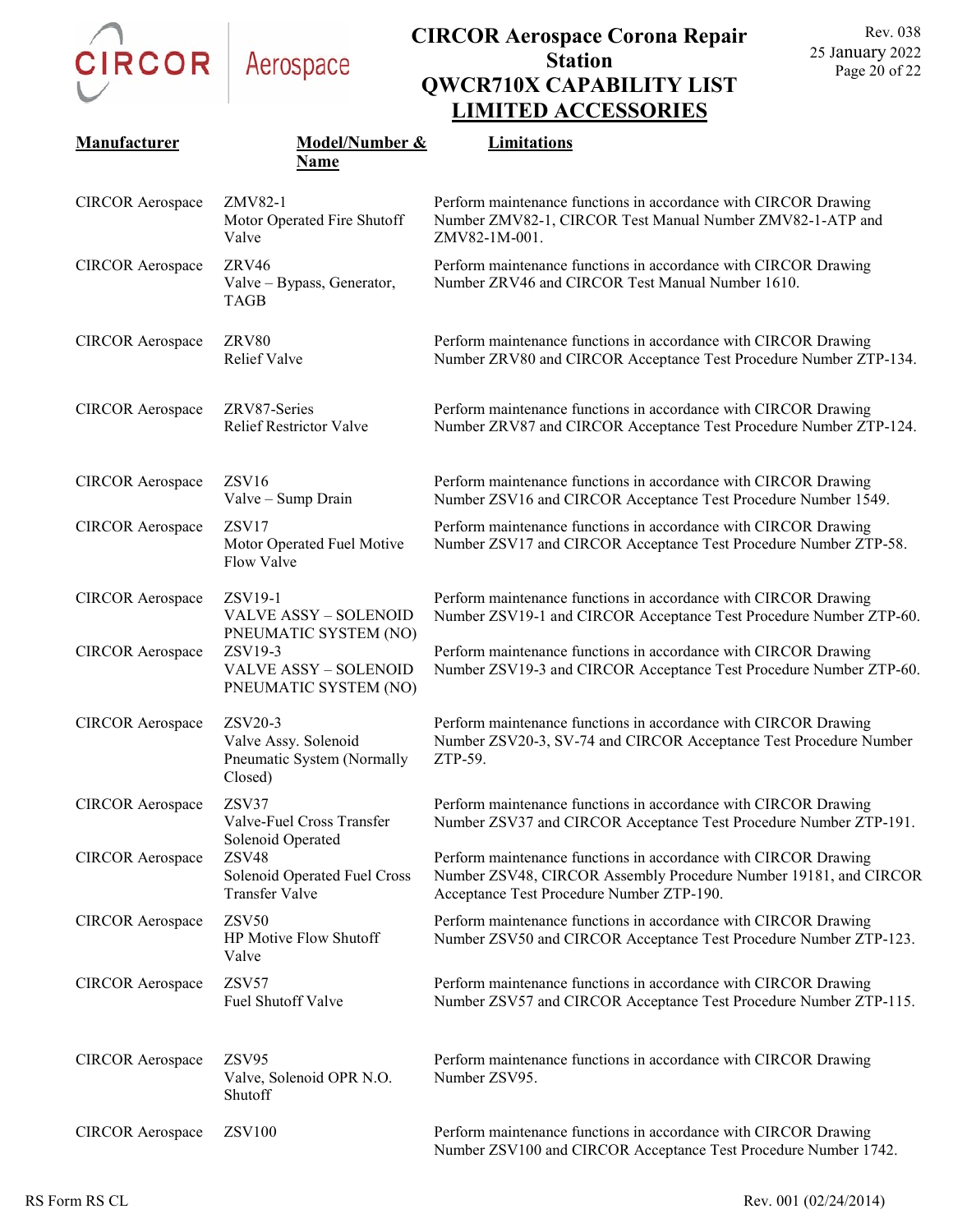